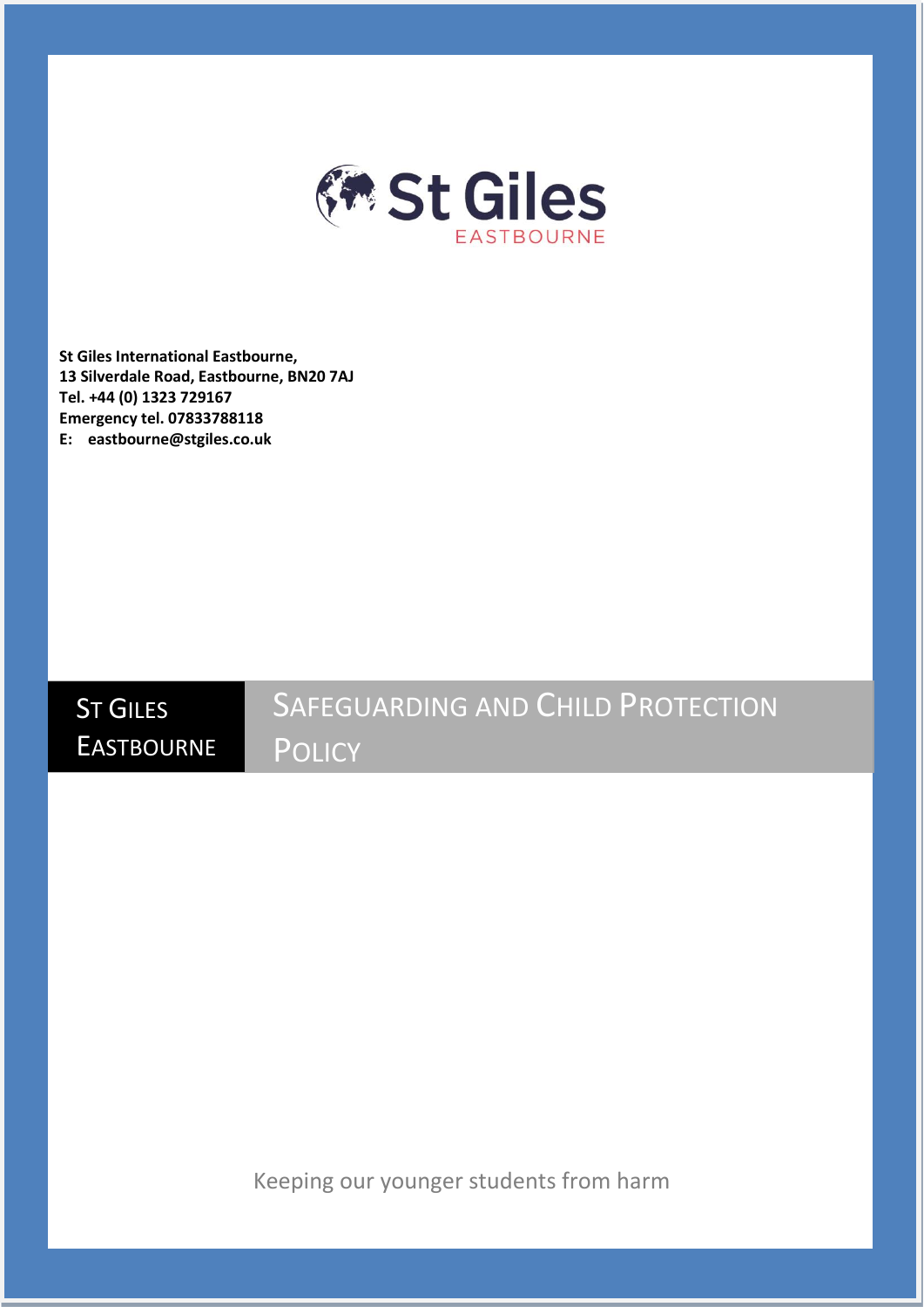

## **Contents**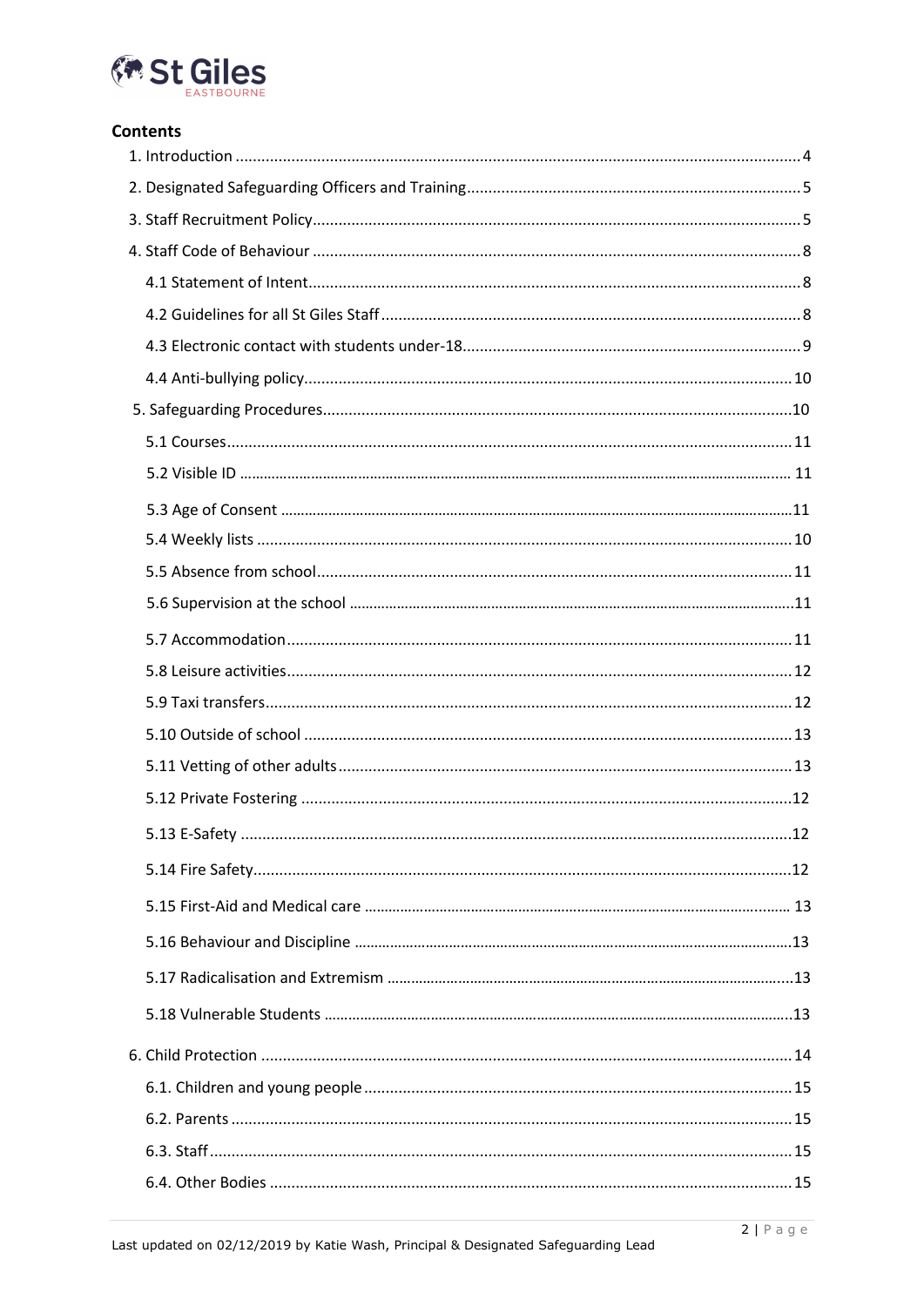

| Appendix C: Action to be taken if a student goes missing from an off-site activity 22       |  |
|---------------------------------------------------------------------------------------------|--|
| Appendix D: Action to be taken if a student does not return to the homestay at the required |  |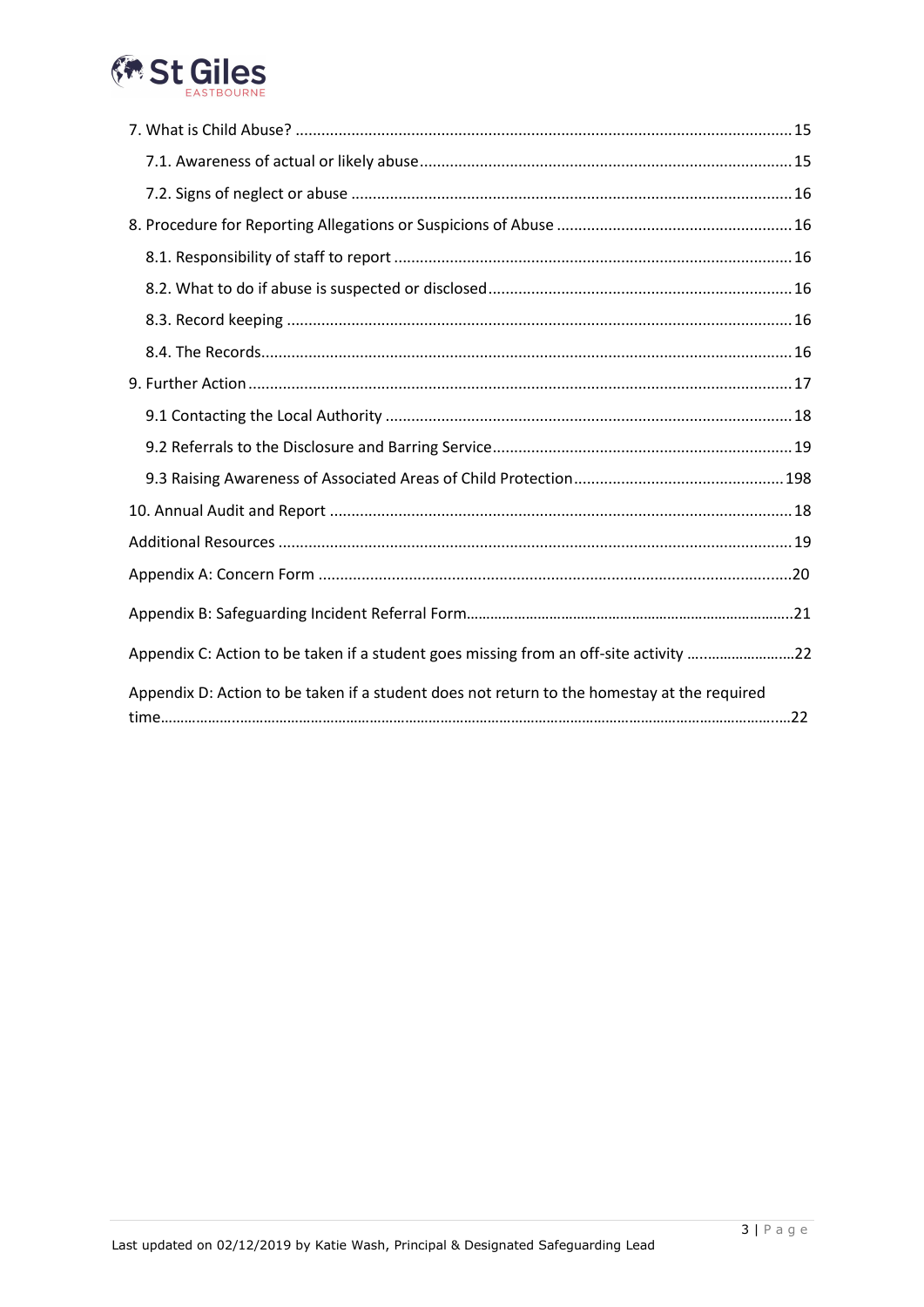

# **St Giles Eastbourne Safeguarding and Child Protection Policy**

St Giles International Eastbourne is committed to a practice which protects children from harm. This includes both Safeguarding and Child Protection. This is of paramount importance in our organisation.

#### **Safeguarding is:**

- the school's duty of care to look after children and help them to achieve their potential
- concerned with strengthening relationships of trust between under 18s and adults
- ensuring safe systems are in place for the well-being of under 18s
- considering measures that can be taken to address any specific issues that arise from the presence of Under-16s in a largely adult environment

#### **Child protection**

- involves protection from the threat of direct harm
- is concerned with abuse that includes neglect, sexual, physical, or psychological and emotional abuse
- involves procedures for dealing with abuse when it arises

For the purposes of this policy a child is defined as a person under the age of 18.

The people who should abide by the policy are all the adults working with the children at St Giles International Eastbourne, 13 Silverdale Road, Eastbourne, as teachers, administrators, managers or ancillary staff, or the main carer in a homestay accommodating a child as arranged by St Giles International Eastbourne

#### <span id="page-3-0"></span>**1. Introduction**

Annually, around 50% of the students that study at St Giles Eastbourne are under-18s with greater concentrations of students at this age in the summer. For many, this will be their first experience of living away from home and in a foreign country. The minimum age of students at St Giles Eastbourne is 14 and school publicity makes it clear to parents and guardians on its website and in enrolment documentation that these children will be studying in an adult educational environment.

Staff in this organisation accept and recognise our responsibilities to develop awareness of issues which cause children and young people harm. Adults must be aware and vigilant and must report any concerns to the Designated Persons at St Giles Eastbourne mentioned below. At the end of this policy there are contact details for the Local Child Safeguarding Board (LSCB) and the NSPCC, who adults may wish to contact for help or advice. Adults may wish to contact the Police or the LSCB if they have concerns about a child's safety.

We will endeavour to safeguard children and young people by:

- Adopting child protection guidelines through a code of behaviour for staff.
- Sharing information about child protection and good practice with children, parents, group leaders, homestay providers and staff.
- Sharing information about concerns with agencies who need to know, and involving parents and children appropriately.
- Following stringent procedures for recruitment and selection of staff including mandatory DBS checks for staff and homestay providers.
- Providing effective management for staff through supervision, support and training.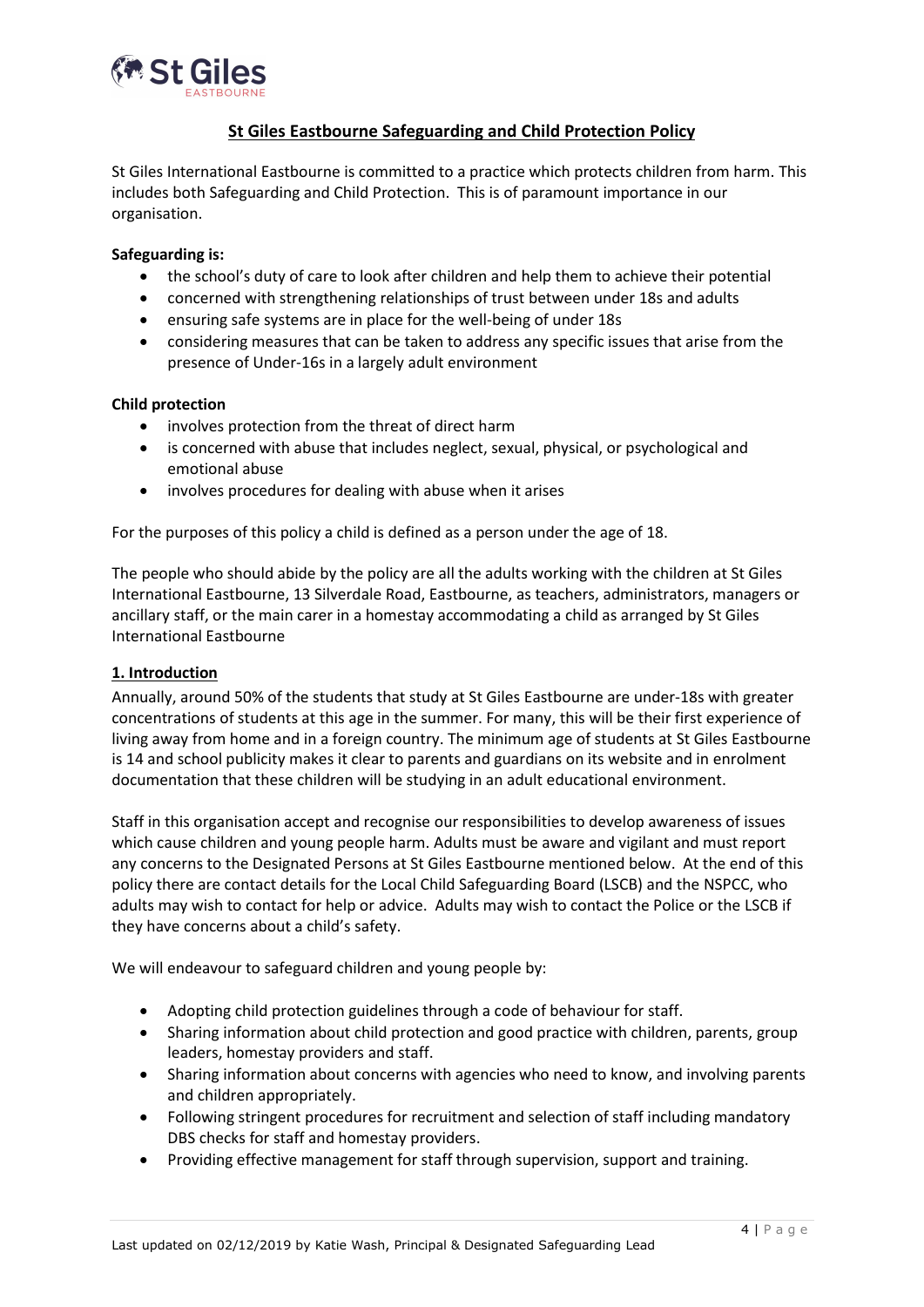

- We are also committed to reviewing our policy and good practice on an annual basis in the first quarter of the year or when changes in the law or other guidance dictate. This is done by the Designated Safeguarding Lead, currently the Principal, and draws on feedback from staff, homestay providers and students.
- Holding regular forums with children at St Giles Eastbourne to enable them to suggest changes to our policy

This policy is for all children in our care, regardless of their nationality, race or gender. They all have equal entitlement to be protected.

This full policy is given to all staff and to homestay providers accommodating children. It is available on our web site [www.stgiles-international.com](file:///C:/Users/kirstine.bowen.STG.000/AppData/Local/Microsoft/Windows/Temporary%20Internet%20Files/Content.Outlook/SCBQ8YN8/www.stgiles-international.com) There is also a condensed version for students and visitors to the school.

#### <span id="page-4-0"></span>**2. Designated Safeguarding Persons and Designated Safeguarding Lead**

St Giles Eastbourne has a Designated Safeguarding Person (DSP) – David Hannon. The identity of the Designated Safeguarding Person is advertised around the school and on the students' arrival, and the Designated Safeguarding Person meets newly-arrived under-18s during their first week and is their point of contact for day-to-day matters throughout their course. The Designated Safeguarding Person can be found in the DoS office. The Designated Safeguarding Person has received Advanced Safeguarding for Designated Staff training.

The Designated Safeguarding Lead (DSL) is Katie Wash, the Principal, who has overall responsibility for training and will be involved with any major decisions relating to Child Protection. She has been trained in Inter-Agency/Multi-Agency Safeguarding. This designated person will liaise when necessary with the Local Child Safeguarding Board. The Director of Studies, David Hannon, has received Advanced Safeguarding for Designated Staff training, and will deputise for the DSL in her absence.

If any student or staff member has any concerns about the welfare of an under-18 this should be reported to the Designated Safeguarding Person or any other staff member that is trusted by the individual.

#### **Training**

The Principal has responsibility for ensuring that all adults working for or with St Giles have Safeguarding training to an appropriate level.

As a starting point all members of staff and homestay providers receive a copy of the School's Safeguarding & Child Protection Policy.

In addition to the training undergone by the DSP and DSL all staff at St Giles Eastbourne undergo Basic Awareness Safeguarding training. All staff will have refresher training and may be asked to complete the next level of Child Protection training if appropriate.

The DSP and DSL will also participate in relevant local and national training events in relation to their Safeguarding roles.

#### <span id="page-4-1"></span>**3. Staff Recruitment Policy**

St Giles Eastbourne is committed to the safer recruitment of staff, homestay providers, group leaders and other service providers. The St Giles International Staff Handbook states that St Giles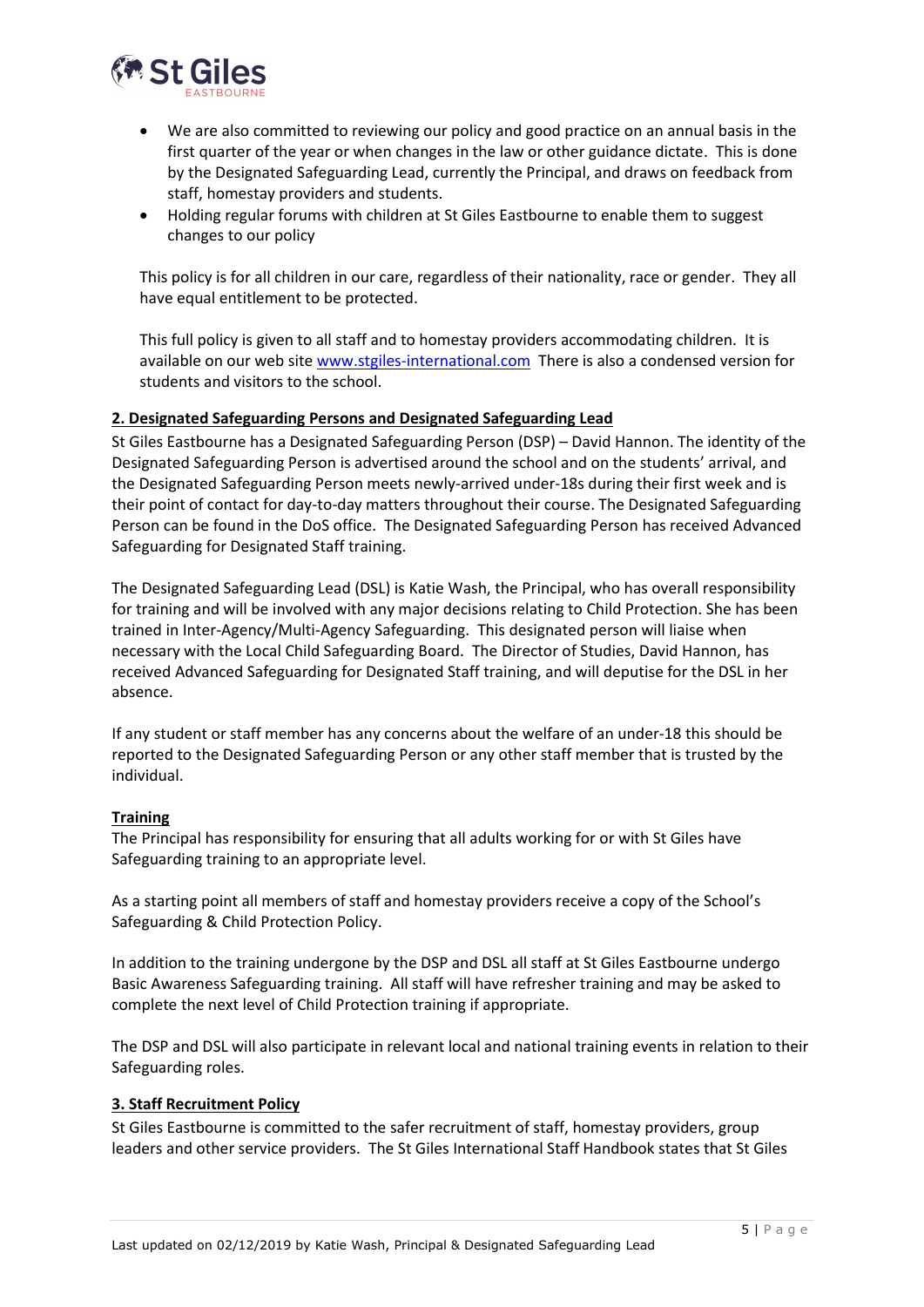

has a commitment to safeguarding children in our care and that all adults associated with the company will be expected to share our ethos of active engagement in looking after under-18s safely.

To ensure that employees working for St Giles are suitable for work with children, the following procedures will be followed:

All staff must submit a CV with their application and all gaps in CVs must be explained satisfactorily. Proof of qualifications will be required and a minimum of two references will be followed up. The reference request will ask if the referee has any reason to believe that the employee is unsuitable for work with children. Staff will be required to affirm that there is no reason why they should not be employed in situations where they have responsibility for, or substantial access to, persons under 18. At interview prospective employees will be asked about their attitude to working with under-18s.

Staff members are asked to agree to undergo a fresh enhanced DBS check before they commence employment with the school. Recent DBS checks requested by previous employers are not transferable. The School will note the date and reference number of the application but will not retain any original DBS certificates on file. The DBS check is valid with the school for a period of three years. The main carer in homestay providers accommodating under-18s will also undergo a DBS check prior to receiving students.

A record will be kept of decisions reached by the Principal and the Director of Studies in relation to teaching or administrative staff, or by the Principal and the Accommodation Officer in relation to homestay providers, in the case of a criminal record being revealed by the DBS check.

We encourage all applicants called for interview to provide details of any criminal record at an early stage in the application process. We request that this information is sent under separate, confidential cover, to the Principal, and we guarantee that this information will only be seen by those who need to see it as part of the recruitment process. Unless the nature of the position allows St Giles to ask questions about a person's entire criminal record, we only ask about 'unspent' convictions as defined in the Rehabilitation of Offenders Act 1974.

At the same time, if a DBS check subsequently reveals matters which materially affect the suitability of a person for employment with St Giles, the school will discuss matters with the prospective employee and reserves the right to withdraw any provisional offer of appointment or to terminate a contract under the Disciplinary Procedure for misrepresentation or failure to disclose material facts during the job application/interview process.

It is against the law for the school to knowingly employ anyone who is on the DBS children's barred list.

If a DBS check has not come back by the time the applicant is due to start work, there should be exceptional and justifiable circumstances for employment to commence prior to receiving clearance. However, under such circumstances the employee would not be permitted to have unsupervised access to under-18s. Homestay providers will not be given students to accommodate until we have completed the DBS check.

St Giles has a written policy on the recruitment of ex-offenders, which is available to all Disclosure applicants at the outset of the recruitment process.

Further details of St Giles' policy on Disciplinary and Grievance procedures are to be found in the Staff Handbook and Contract of Employment.

An applicant's suitability to work with children will be judged on a case by case basis and in light of the results of the relevant pre-appointment checks carried out on him or her. The fact that a person has a criminal record does not automatically make him or her unsuitable to work with children. St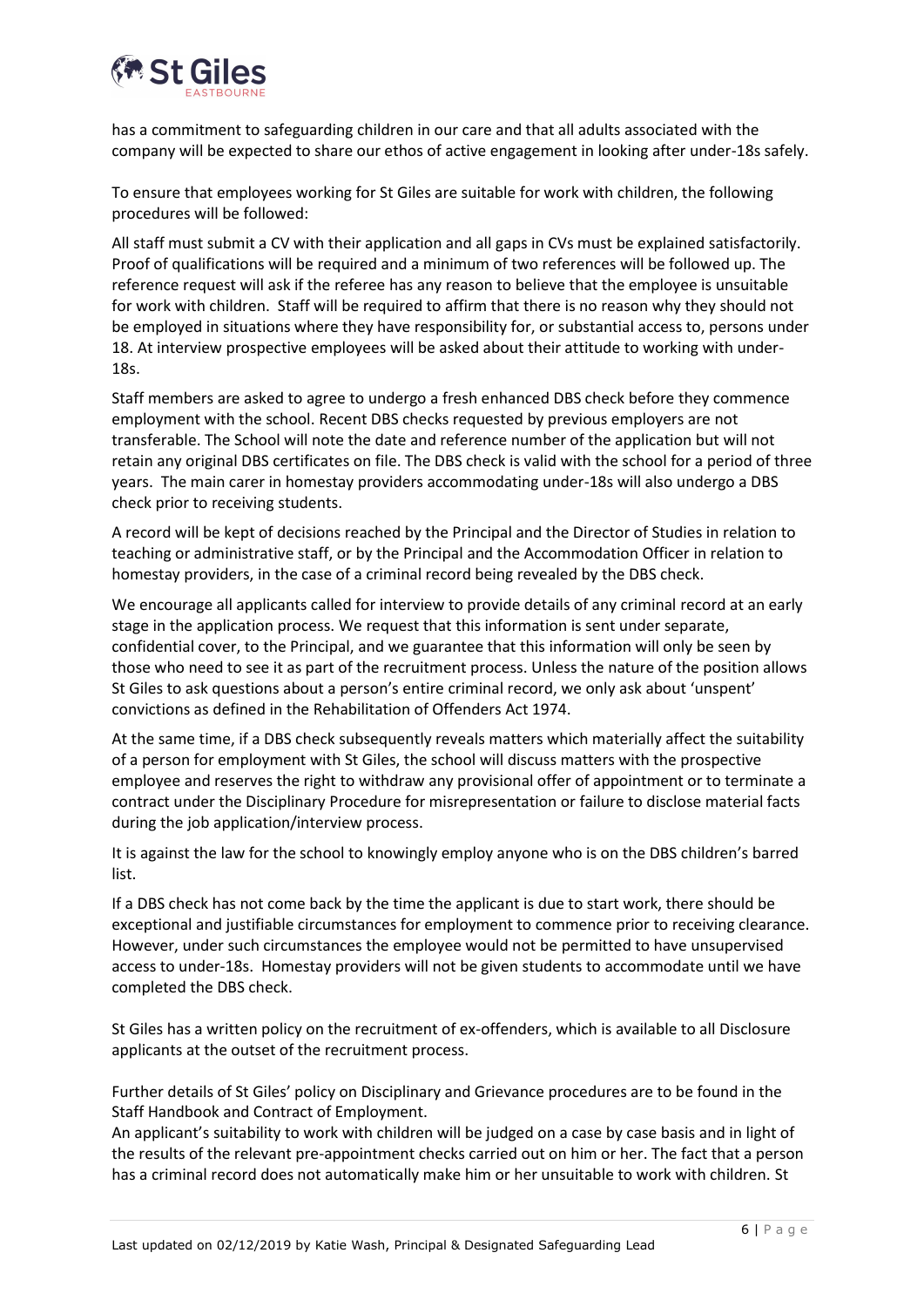

Giles will make a judgement about suitability taking into account only those offences which may be relevant to the particular job or situation in question. In deciding the relevance of convictions a number of points will be considered

- *Seriousness and nature of offence/s* in general, serious convictions for sexual, violent or drug offences will be particularly strong contra-indicators for work with children. This includes assault and violence against a person, affray, riot and violent disorder, aggravated criminal damage, arson, drink and drug induced driving, drug offences, robbery and sexual offences.
- *Nature of appointment* will help to assess the relevance of the conviction. For example, serious sexual, violent, drug or drink offences would give rise to particular concern where a position involves the care or supervision of children or teaching, training or instruction of children. Driving or drinking offences would be relevant in situations involving transport of children.
- *Age of offence/s* offences which took place many years in the past may often have less relevance than recent offences. However, convictions for serious violent or sexual offences are more likely to give cause for concern than for instance an isolated case of dishonesty committed when the person was young. The potential for rehabilitation must be weighed against the need to protect children.
- *Frequency of the offence/s* a series of offences over a period of time is more likely to generate cause for concern than an isolated minor conviction.

The disclosure should be discussed with the prospective employee. It is necessary to verify that the information contained on the disclosure does indeed relate to the person concerned. This verification must be sought prior to any judgements being made. The discussion will also aid the decision making process, and should again broadly focus on the seriousness and nature of the offence/s, the nature of the appointment, age of offence, frequency of the offence/s and any concealment of offences at the application process.

Based upon the findings of this discussion, a judgement will be made with regard to the suitability of the prospective employee. This decision is not taken in isolation – at least two people should be involved; the Local Safeguarding Children Board may be able to offer support. A record made of the decision, bearing the judgement and the Principal's signature is kept on record in the Principal's office.

On occasions it is not possible for certain applicants to get a criminal record check. For a British national returning to the UK after working overseas where the authorities have refused to provide a record check because they are a British national, we will request a DBS check for their UK records and will take additional care with the other recruitment checks: checking identification and qualifications and obtaining a proper reference, and supervision.

For an overseas national, we will document what action has been taken to obtain a check and why this has not been possible, and take additional care with identity and qualification checks, exploring employment history and obtaining references. Based upon our findings, a judgment is made with regard to suitability for the role and the level of supervision.

With regard to homestay providers, St Giles' policy at present is to run enhanced DBS checks only on the main care-giver (except in the case of Private Fostering arrangements, where all adults aged 16 and over will undergo a DBS check). We ask the main care-giver to ensure that all other adults in the homestay are aware of our Safeguarding and Child Protection Policy and we ask other resident adults to complete a self-declaration form saying that they are suitable to host children. Eastbourne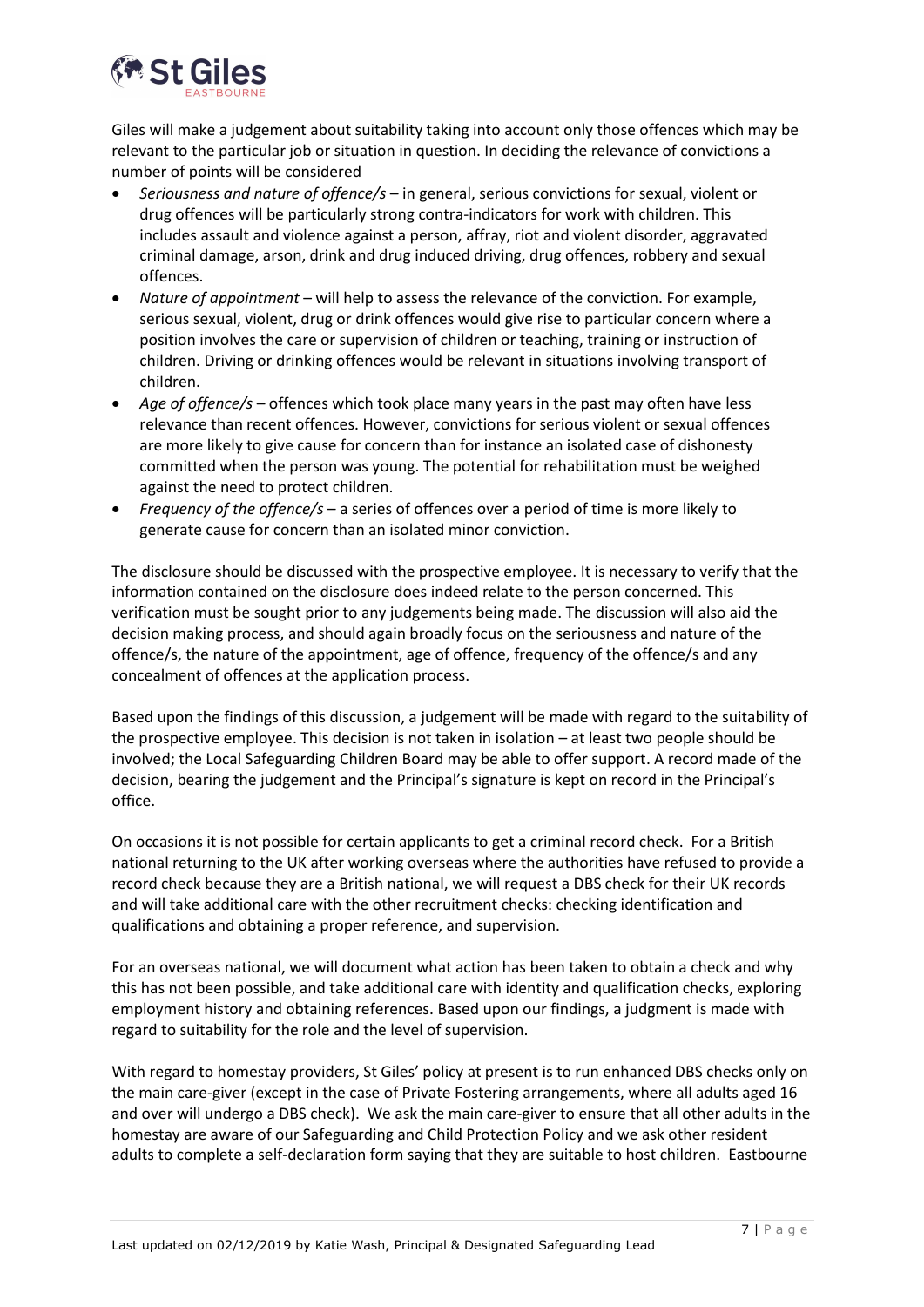

Borough Council and the Police have a policy of informing the school if they have concerns about particular adults known to reside at the same address as a main care-giver undergoing a DBS check.

We maintain a Single Central Record of the recruitment and vetting checks undertaken in respect of all staff in regulated activity with under-18s before they start employment at St Giles Eastbourne. The Record is checked and monitored regularly by the Principal

#### <span id="page-7-0"></span>**4. Staff Code of Behaviour**

#### <span id="page-7-1"></span>**4.1 Statement of Intent**

It is the policy of St Giles International to safeguard the welfare of all children and young people by protecting them from all forms of abuse including physical, emotional and sexual harm. This organisation is committed to creating a safe environment in which young people can feel comfortable and secure while engaged in any of St Giles' programmes. Staff should at all times show respect and understanding for the individual's rights, safety and welfare, and conduct themselves appropriately.

#### <span id="page-7-2"></span>**4.2 Guidelines for all St Giles Staff**

The following guidelines are intended to protect both adults and children from any behaviour or actions that may be misconstrued:

#### **Attitudes**

Staff and homestay providers should be committed to:

- Treating children and young people with respect and dignity.
- Always listening to what a child or young person is saying.
- Valuing each child and young person.
- Recognising the unique contribution each individual can make.
- Encouraging and praising each child or young person.

#### **By Example**

Staff and homestay providers should endeavour to:

- Provide an example, which we would wish others to follow. This includes presenting oneself appropriately. Teachers and staff should be dressed smartly and homestay providers must be careful to ensure they are not seen in a state of undress by children in their care.
- Use appropriate language with children and young people and challenge any inappropriate language used by a young person, child or an adult working with young people.
- Not to interact with children in their care if they are under the influence of alcohol or drugs. Adults have a responsibility not to encourage children to drink alcohol, take drugs or smoke.
- Respect a young person's right to privacy.

#### **One To One contact**

Staff and homestay providers should:

- Not spend excessive amounts of time alone with children, away from others.
- In the event of having to meet with an individual child or young person make every effort to keep this meeting as open as possible.
- If privacy is needed, ensure that other staff are informed of the meeting and its whereabouts. For these meetings there should be two members of staff, one male and one female, present. Staff members are strongly advised against meeting a child alone in a closed space, especially of the opposite sex.

#### **Physical contact**

Staff and homestay providers should never: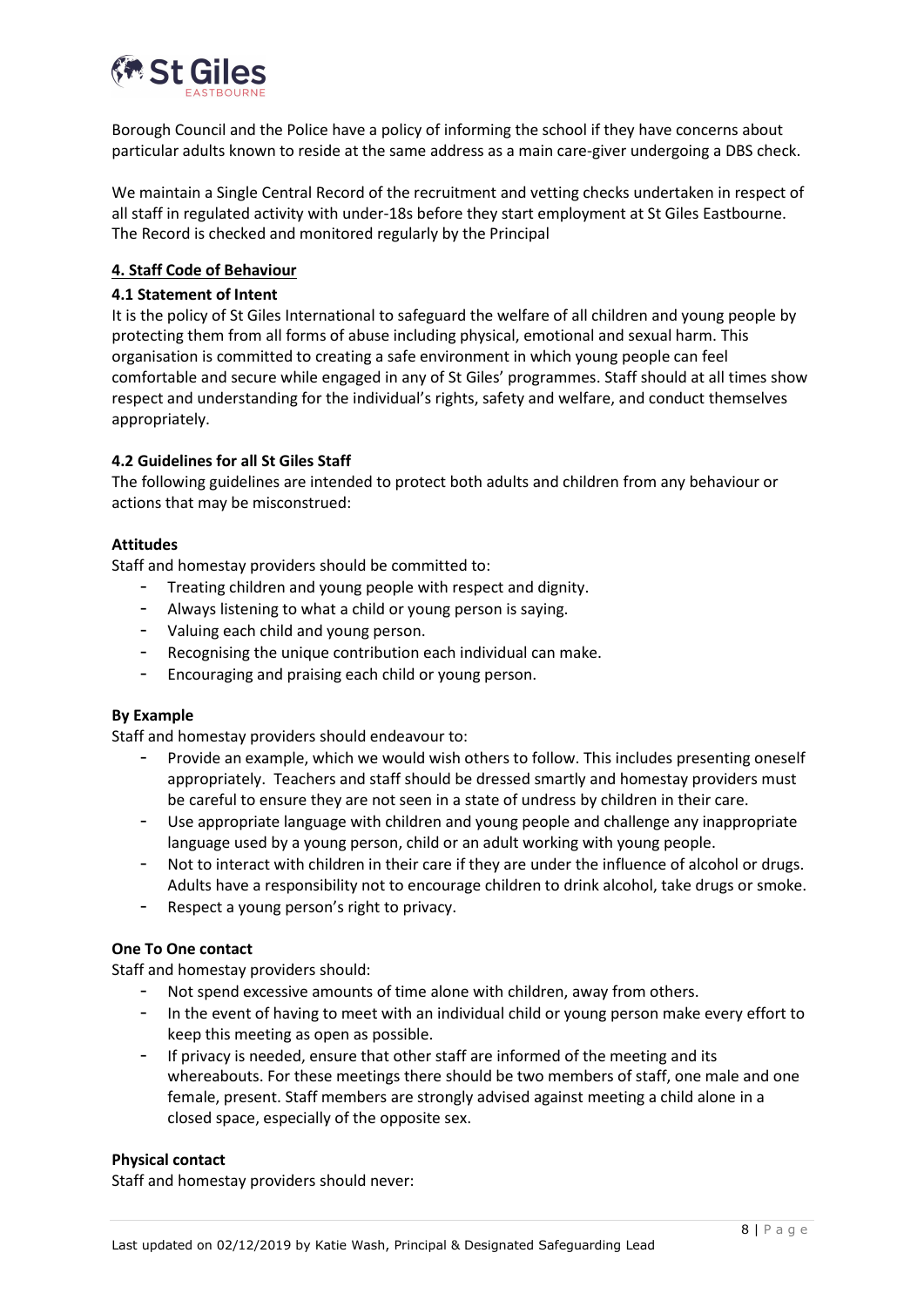

- Engage in sexually provocative or rough physical games, including horseplay.
- Do things of a personal nature for a child or a young person that they can do for themselves.
- Allow, or engage in, inappropriate touching of any kind.

#### **General**

Staff and homestay providers should:

- Be aware that someone might misinterpret their actions no matter how wellintentioned.
- Never draw any conclusions about others without checking the facts
- Never allow themselves to be drawn into inappropriate attention-seeking situations such as tantrums or crushes
- Never exaggerate or trivialize child abuse issues or make suggestive remarks or gestures about, or to a child or young person, even in fun

#### **Bathrooms and Bedrooms**

Homestay providers for children must be particularly careful to ensure that children enjoy privacy in the bathroom and bedroom whilst they are in their care. All bathrooms should be fitted with a lock that can only be activated from inside the bathroom and windows or glazing in doors must allow for complete privacy. Adults should knock before opening the door to the bedroom of any child in their care and should not enter the child's bedroom unless in an emergency.

#### **Transport**

St Giles Eastbourne uses Direct Travel Journeys for its taxi transfer service. All taxi drivers employed by Direct Travel Journeys have undergone and passed enhanced DBS checks.

St Giles Eastbourne uses UK Study Tours for its weekend excursions on the Social Programme. All tour guides employed by UK Study Tours have undergone and passed enhanced DBS checks. St Giles Eastbourne recommends two local taxi companies. The drivers working for both companies have undergone and passed enhanced DBS checks

#### <span id="page-8-0"></span>**4.3 Electronic contact with students under-18**

Electronic contact is defined as the communication or publication of information (including images) between two or more people using an electronic device. This may occur using (but is not limited to) landline and mobile phones, other handheld electronic devices, gaming equipment and computers. Electronic contact may include but is not limited to voice communication, text communication, instant messaging, email, social networking sites, blogs, photos and videos.

This policy applies to the relationship between students and staff before, during or after a course.

Staff and homestay providers must request permission from the employer for any electronic contact with a student which is of a non-professional nature before, during or after a course. This may be necessary when needing mobile phone numbers from students for an excursion but socialnetworking on Facebook etc. is strictly prohibited. Staff should ensure that their Facebook page is set to an appropriate security setting so that students cannot access information about the staff member that might bring disrepute to the school.

In any electronic contact with students, staff must pay particular attention to use neutral, unemotive language that will not be misconstrued. Staff must not exchange any information with a student that they would not be happy to share with the child's parent or carer. The Wi-Fi network and all computers at St Giles International Eastbourne have a robust firewall that prevents anyone accessing inappropriate content on the Internet. Homestay providers must ensure that children in their care are not able to access inappropriate content on the Internet.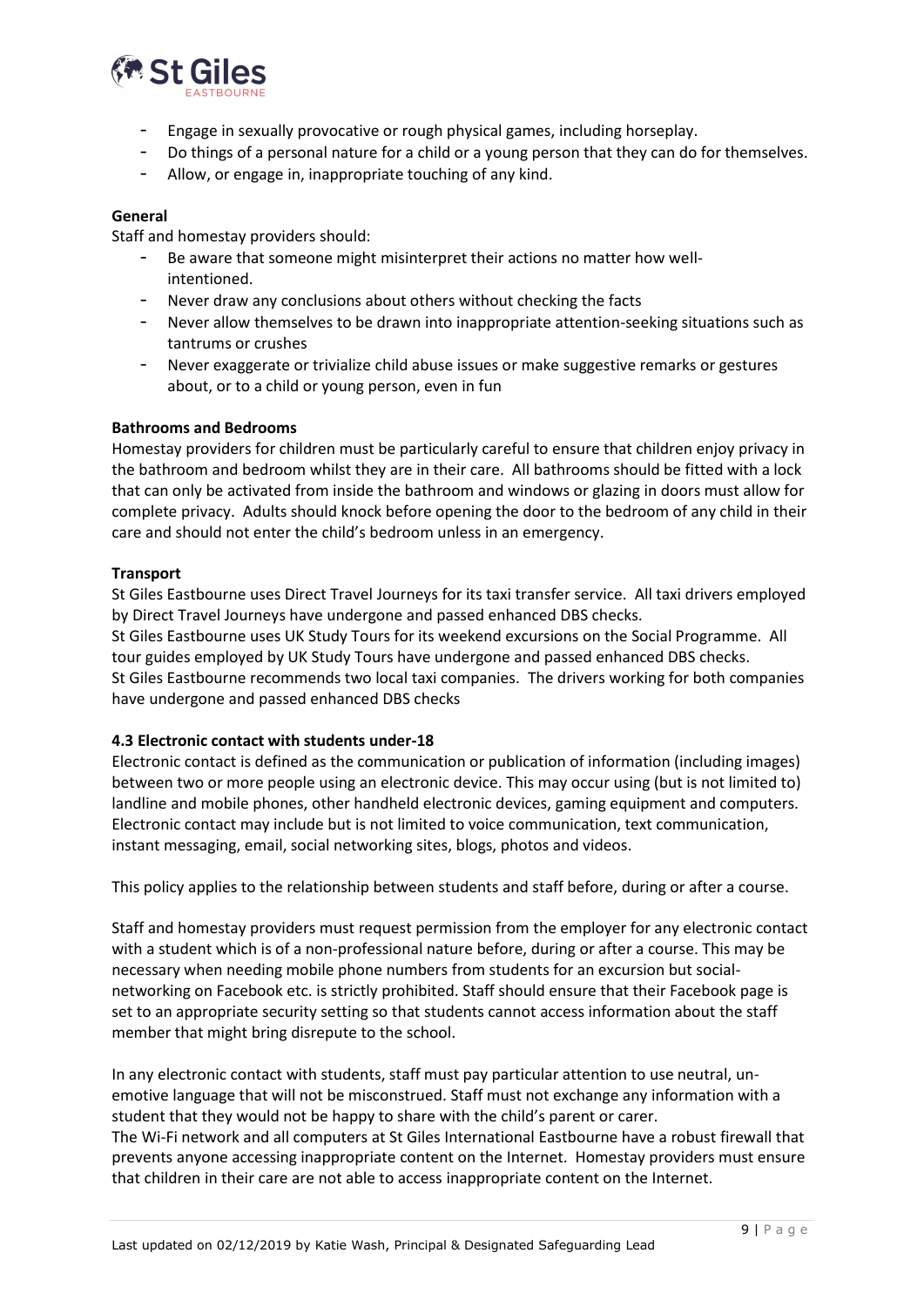

Inappropriate content includes websites displaying pornographic material, facilitating suicide, or encouraging extremism or radicalization.

N.B. Parents/guardians are asked at the enrolment stage if they give their permission for their child to be photographed or filmed for promotional purposes.

#### <span id="page-9-0"></span>**4.4 Anti-bullying policy**

St Giles has a written policy on bullying for staff in its Staff Handbook, and one for students in the Student Guide. A poster dealing with the issue of respect for other students is also displayed in each classroom.

#### <span id="page-9-1"></span>**5. Safeguarding Procedures**

The following safeguarding measures are followed at St Giles Eastbourne in order to look after under-18s to ensure their safety and well-being.

The Principal conducts daily tours of the school's common ways to check for any fire or health and safety risks that might present a danger to students or staff. In addition there is an annual fire risk assessment of the school buildings and a general risk assessment of the premises. Our policy is to act promptly in response to recommendations made in the risk assessment reports.

There is a Health and Safety representative on the teaching staff who can flag up any H&S concerns to the Principal. Individual staff members or students can also approach the Principal directly with H&S concerns.

All new students on their first day at St Giles are made aware of our fire safety and first aid policies.

All students have 1-1 feedback meetings with their main class teacher every two weeks. This affords the school an opportunity to check on the general welfare of each student as well as eliciting feedback from the student about their course and their accommodation.

Any serious concerns expressed by students are followed up by arranging for a meeting with the Accommodation and Welfare Office, the Under-18 Welfare Officer, the Director of Studies, or the Principal.

All students are asked to complete a questionnaire at the end of their first week at St Giles in which they are asked for their opinion about the school and its services. Any serious concerns expressed by students are followed up by the Accommodation and Welfare Officer, the Director of Studies or the Principal.

During their first week in the school all students under the age of 18 have a meeting with the Designated Safeguarding Person, David Hannon, to check that they have settled in with their homestay and have no particular welfare issues. The Designated Safeguarding Person will conduct weekly meetings with all under-18s. These meetings are obligatory. Under-18s are invited to liaise with David at any time if they have any welfare concerns during their time at St Giles.

The following specific safeguarding measures are followed at St Giles Eastbourne in order to help keep students who are under-18 safe from harm:

#### <span id="page-9-2"></span>**5.1 From 1st January 2017 under-16s will take a course of 28 lessons per week**

These classes will consist of students aged under-18. Very occasionally, an U16 student may be placed in an adult class, as this may be considered the 'best fit' for the student. The reasons for this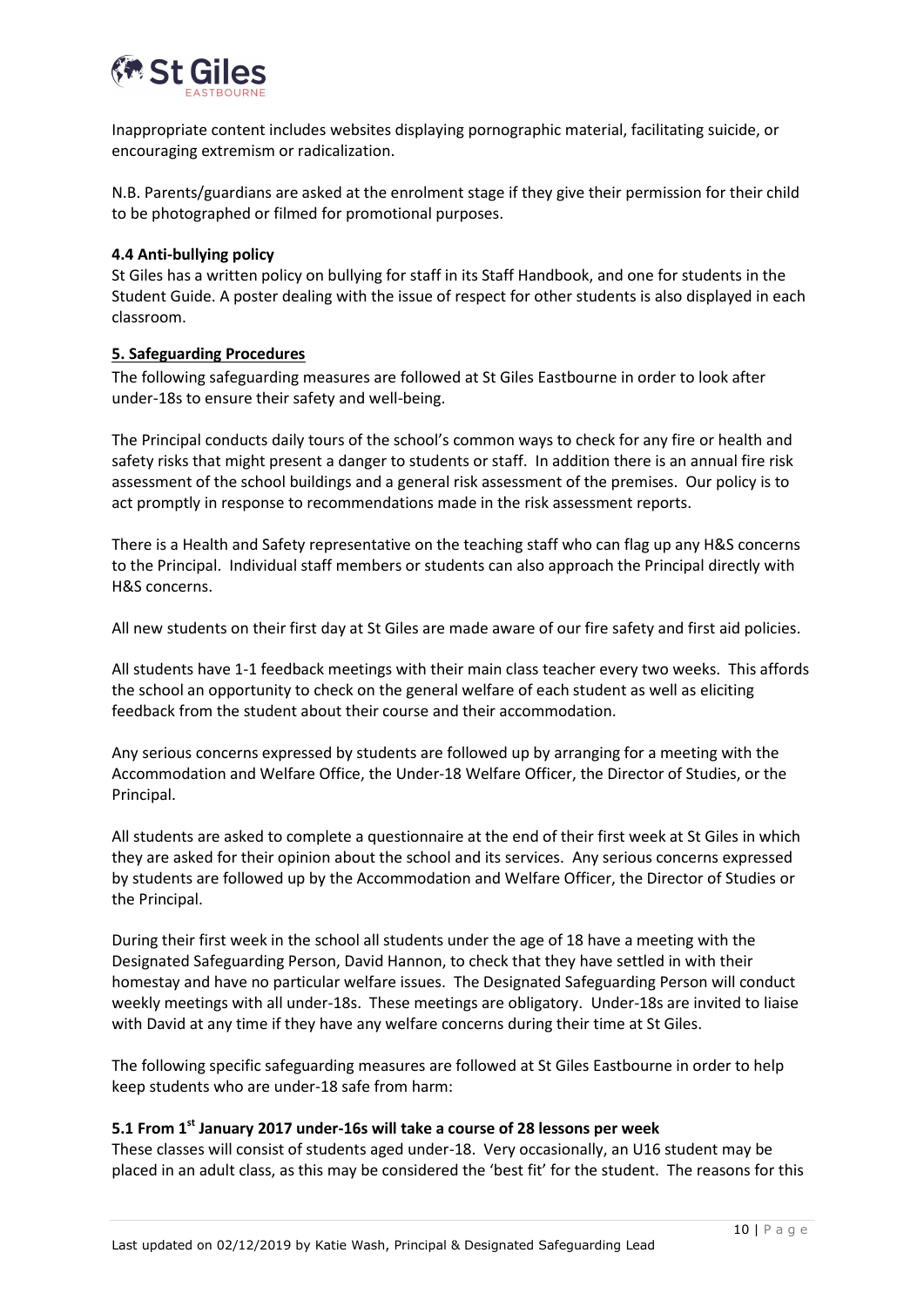

decision must be discussed and agreed upon by the DoS and the Principal and the document 'Rational and Risk Assessment for placing under-16 students in adult classes 2018' must be completed and kept on file.

#### **5.2 Visible ID**

All students, staff and visitors are given a lanyard/card and they are asked to wear this whilst they are at the school and whilst attending any activities outside of class time organised by the school. The lanyards are coloured according to age and the reason for being on site:

| Grey   | $=$ | Staff               |
|--------|-----|---------------------|
| Blue   | $=$ | Students aged 18+   |
| Red    | $=$ | Students aged 16/17 |
| Yellow | $=$ | Students aged 14/15 |
| Pink   |     | Visitors            |
|        |     |                     |

Students who are not wearing their visible ID may not be allowed into class.

Any person on the school site who is not known to staff and/or is not wearing visible ID may be approached and asked to prove their identity.

#### **5.3 Age of sexual consent**

All students are informed on their first day at the school that there will be students aged from 14 upwards in the school and that the age of sexual consent in the UK is 16. This information is also available in the school's Disciplinary Policy

#### **5.4 Weekly lists**

The Principal compiles a weekly list of new and existing students who are under the age of 18. The list is circulated to all relevant staff and a copy is also held by the duty officer. The out of hours' duty officer also has access to up-to-date next of kin/emergency contact details (these details are obtained and recorded prior to arrival).

#### <span id="page-10-0"></span>**5.5 Absence from school**

The age of students is clearly indicated in class registers. All teachers are instructed to inform the School Office immediately if an under-18 is absent from their class. This absence is then followed up by the Designated Safeguarding Person.

In instances of repeated lateness or absence, the Designated Safeguarding Person will discuss the matter with the Principal, who will inform the student's parents or guardian and, where applicable, their agent.

#### **5.6 Supervision at the school**

During breaks the Principal, in a supervisory role, walks around the school site. In their absence this duty is covered by the Director of Studies or their deputy.

#### <span id="page-10-1"></span>**5.7 Accommodation**

Students under the age of 18 who do not form part of a group and are not accompanied by an adult family member or guardian are only permitted to be accommodated in what is defined as homestay accommodation and not a private home. The main care provider in homestays accommodating under-18s is DBS checked. Under-16s are not accommodated with students aged 18 and over.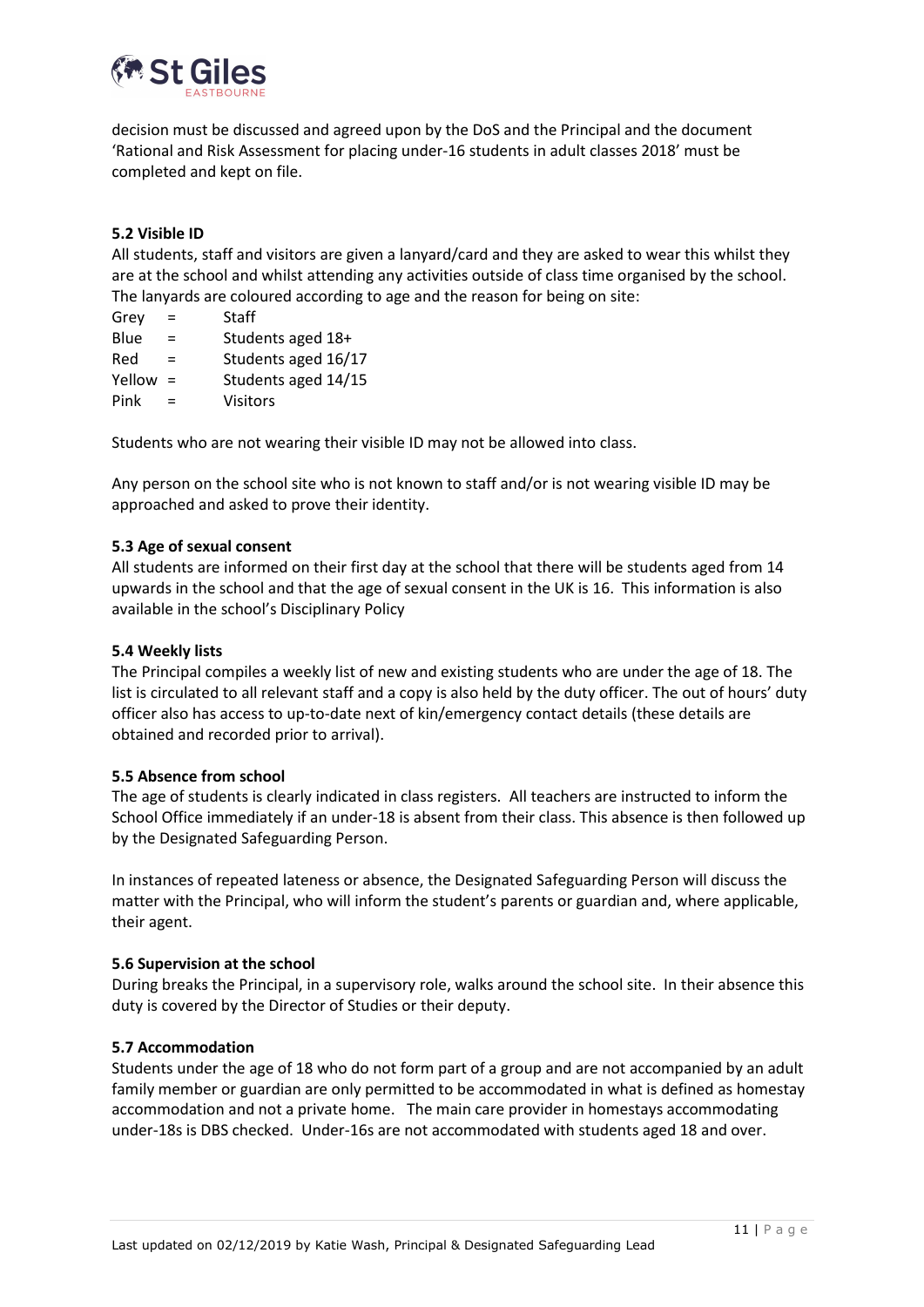

For students who are under the age of 16 there is a 21.00 pm curfew in place Sunday to Thursday inclusive and 22.00 Friday and Saturday; for students aged 16 and 17 the curfew times are 23.00 (Sunday to Thursday) and 00.00 (Friday and Saturday). In cases where a child does not return before the curfew begins the homestay should phone the child to ensure they are safe and should inform the school. If the homestay provider is unable to contact the child they should phone the St Giles emergency phone on 07833788118. The emergency duty officer will continue to attempt to make contact with the child and if necessary will inform the police and parents/guardians.

The school requires hosts to take under-16s to the school on their first day. The school will also show students the safest route to and from the school. Risk assessments have been conducted for these journeys.

All complaints made by under-18 students about their accommodation must in the first instance be treated as a safeguarding issue and therefore be discussed by the Accommodation Officer and either the Designated Safeguarding Person or, in serious cases, the Designated Safeguarding Lead (the Principal).

All communication between the school and the host (or any other third party) must be conducted from a safeguarding perspective, thus protecting the interests of the child above all other concerns. It is strongly advised that any complaints made by students about their accommodation is handled sensitively and discreetly to maintain confidentiality and to avoid any possible tensions between the student and the host.

#### <span id="page-11-0"></span>**5.8 Leisure activities**

The School runs a series of activities for students as part of its social programme. Risk assessments are created for onsite and offsite events and include consideration of under-18s.

Students aged 14 and 15 who have booked a J course (see St Giles Course Dates and Prices brochure) are entitled to three weekday social programme events per week – these are included in the tuition fees. Students of this age are strongly encouraged to participate in the school's social programme. The DSP, Social Programme Organiser or Principal will follow up cases of nonattendance to ascertain the reason. Students aged 14 or 15 who are accompanied by a group leader may be exempt from these activities at the discretion of the Principal.

Attendance at some activities is advertised and restricted for students who are over 18 only. Activities are supervised by a member of staff who will have responsibility for ensuring that all under-18s are safe and accounted for. The supervisor will ensure their phone is fully charged and they have contact details for the Under-18s. Supervisory ratios are consistent with the AUK guidelines, ages 14 – 17: 1 adult to 15 children. If an under-18 goes missing the supervisor should phone the St Giles emergency phone on 07833788118. The emergency duty officer will attempt to make contact with the child and establish their whereabouts and if necessary will inform the police. Please refer to Appendix C for a more detailed procedure.

#### <span id="page-11-1"></span>**5.9 Taxi transfers**

We ask that students aged 14 and 15 have a pre-booked return taxi transfer, and we strongly recommend that students aged 16 and 17 book a taxi transfer through the school to facilitate their safe arrival and departure. However, parents may elect to opt out of this arrangement on behalf of their child and should forward the school the details of any relatives or guardians who will be meeting the child. Parents are informed that such arrangements may not be deemed adequate by the UKVI and may hinder their child's entry into the UK.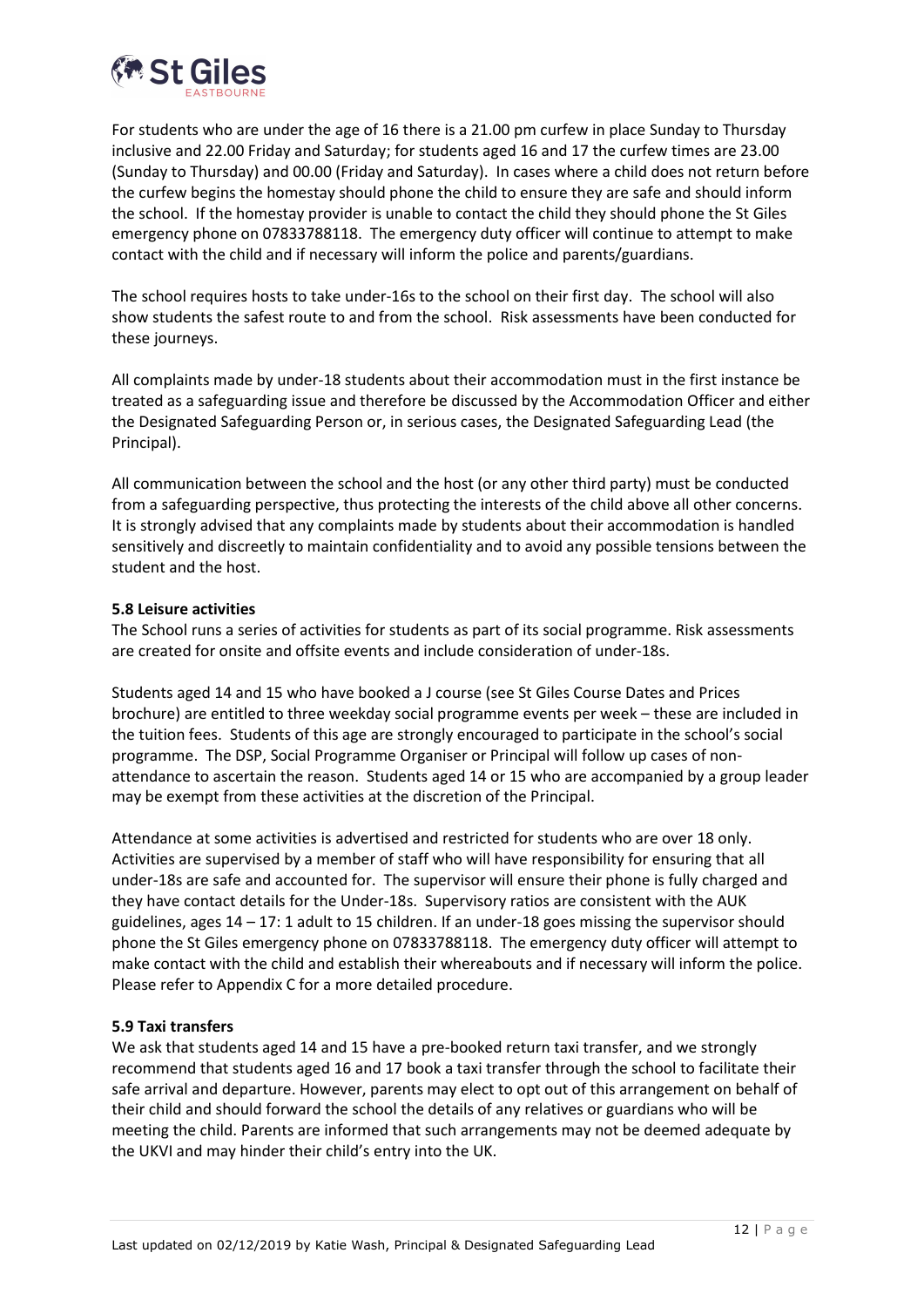

#### <span id="page-12-0"></span>**5.10 Outside of school**

All under-18s receive a student ID card with the school's contact details. Callers to this number out of hours will be informed of the emergency phone number (07833788118). A duty officer is available to take calls outside of the school's normal opening hours. Under-18s are given advice about how to stay safe in Eastbourne in their first week by the Designated Safeguarding Person. Advice includes but is not limited to the following: ways of travelling (stay in pairs and groups), planning how to get home in advance of evenings out, ensuring their mobile phone is fully charged, saving the number of a reputable taxi firm, information about the laws that apply to under-18s, Esafety, and telling friends and hosts where they are going.

The school's Under-18s Guide for Students Aged 14 to 17 and Disciplinary Policy for Students Aged 14 to 17, which are given to Under-18s and their parents/guardians contain more detailed information on what students may and may not do in their free time outside of the school.

#### <span id="page-12-1"></span>**5.11 Vetting of other adults**

The School will ensure that it receives written confirmation from its partner organisations including its taxi transfer partner that they have effective and rigorous staff vetting procedures in place that include an enhanced DBS check for their staff members.

Agents will also be asked to provide confirmation that they have obtained a certificate of good conduct provided by the local law enforcement agency for any group leaders escorting groups that include under-18s.

#### **5.12 Private Fostering**

Private fostering is when a child under the age of 16 (or 18 if disabled) is cared for by someone who is not their parent or a close relative. This is a private arrangement made between a parent/school and a carer/homestay provider for 28 days or more. It is a legal requirement that St Giles contacts the East Sussex County Council Duty & Assessment Team, based in Eastbourne, to inform them that a child will be living in a private fostering arrangement with one of St Giles' homestays. The Duty & Assessment Team can be contacted on 01323 747040 or by email at [fiona.moles@eastsussex.gov.uk](mailto:fiona.moles@eastsussex.gov.uk)

#### **5.13 E-safety**

All PCs on the school premises and the student Wi-Fi network in the school are protected by secure firewalls that prevent anyone accessing inappropriate content online. Our Under-18 notice board includes advice on E-safety and offers advice to under-18s about what to do if they receive unwanted contact online or via text

#### **5.14 Fire Safety**

All students are informed about fire safety at their induction.

#### **5.15 First Aid and Medical Care**

Under-18s are reliant on adults for proper medical and first aid provision and may not themselves be the best judge of when to seek assistance. We therefore ask all staff and homestay providers to be especially vigilant in relation to the health of under-18s under their supervision or in their care. Within the school we have trained First Aiders. Staff members supervising social programme activities who are not First Aid trained will contact the emergency services in the case of injury to a child in their care. Homestay providers may be able to offer limited medical care but should help under-18s in their care receive all necessary medical attention through their own GP.

#### **5.16 Behaviour and Discipline**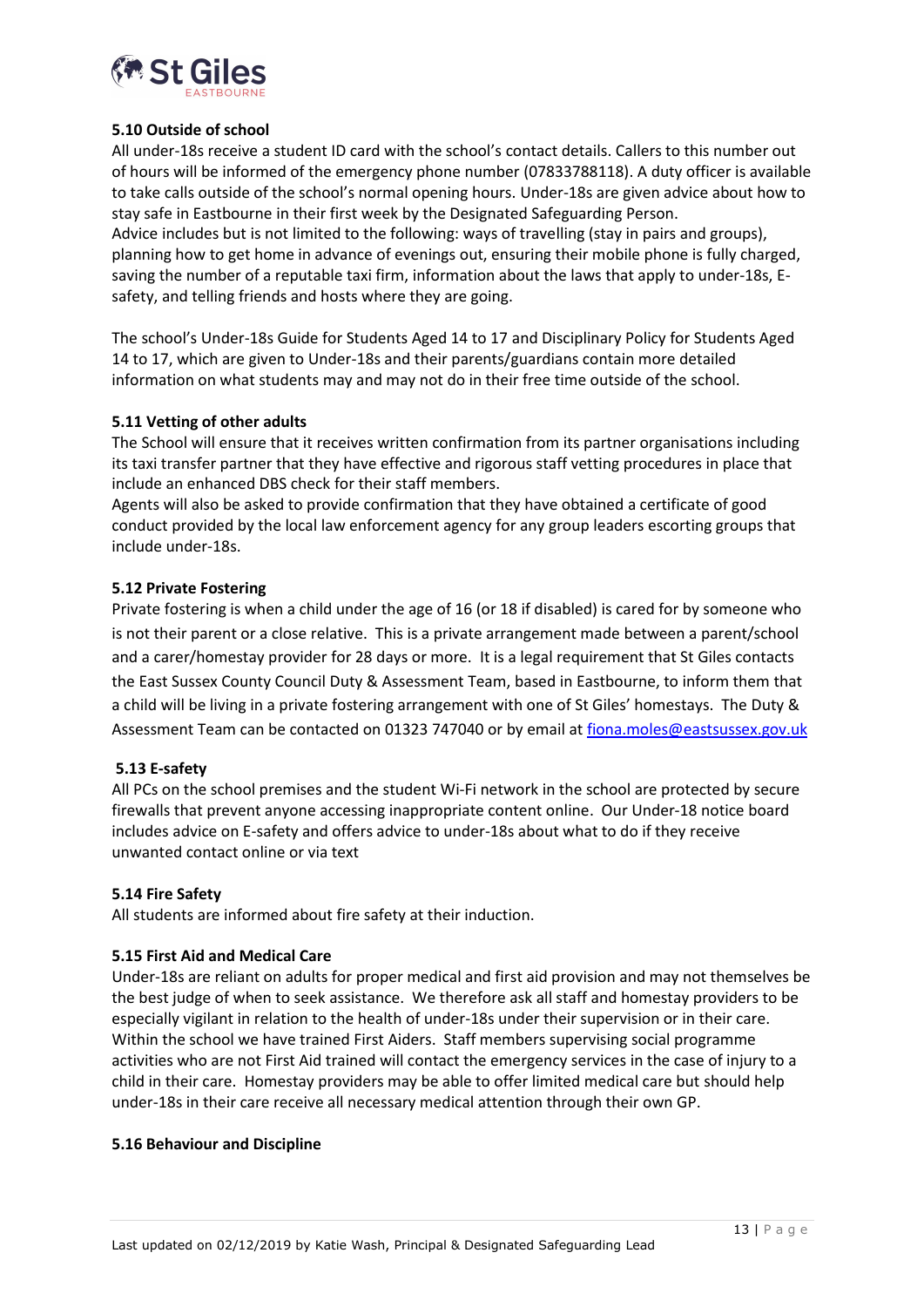

Under-18s are expected to follow our school rules as laid out in the separate Disciplinary Policy for Students Aged 14 to 17.

St Giles' Student Disciplinary Code extends to excluding students from the school for more serious misdemeanours. Safeguarding takes precedence and we would not exclude an Under-18 unless we had informed their parents and made provision for their safe return home. Please see the St Giles website for our full Under-18 and our Adult Disciplinary Codes.

#### **5.17 Radicalization and Extremism**

ELT organizations have been identified as areas where extremists may expound their views and try to involve others. Consequently, we have introduced measures to combat this risk. From Day One we state our expectations to staff and students about respecting others' views and challenging any behaviour which does not allow students and staff to work easily together. We aim to make our staff and students aware of the risk of radicalization and extremism, especially amongst under-18s from overseas, and to reassure them that they will be supported if reporting any concerns. Our advice to under-18s includes educating them about the need for tolerance and acceptance of a range of views and this is positively encouraged by teachers during lessons. We ensure that the school building is an environment where everyone feels safe and supported and we do not allow the display or promotion of inappropriate materials or organisations. The school's IT firewalls ensure that appropriate filters are in place and we aim to foster e-safety amongst students so that they are aware of what terrorist and extremist material may look like. Staff are made aware that they should speak to the Principal or his deputy in his absence if they are concerned about a particular student.

Please see the school's separate Prevent Policy for further details

#### **5.18 Vulnerable students**

A list of students with Special Educational Needs or Medical Conditions will be distributed to key administrative staff and the relevant class teacher. Staff and homestay providers need to be particularly vigilant to safeguard any under-18s so listed. The school has a designated Special Needs Co-ordinator (SENCO), Mike Gill, who can offer help and advice to students and staff in relation to learners with Special Educational Needs.

Students with permanent or temporary mobility issues will be provided with personal fire evacuation plans, and the school will try to ensure that any such students are placed in classrooms nearest to the main fire escape routes.

#### <span id="page-13-0"></span>**6. Child Protection**

#### **Introduction**

The School meets its Child Protection responsibilities by making all staff and homestay providers aware of their responsibilities, having nominated people available to consult at all times, making staff and homestay providers aware of different child protection scenarios, training them in recognizing symptoms of abuse, and offering guidance on how to respond to any allegation.

#### **Sharing Information Regarding Child Protection**

Good communication is essential in any organisation. At St Giles every effort will be made to assure that, should individuals have concerns, they will be listened to and taken seriously.

It is the responsibility of the management to ensure that information is available to, and exchanged between all those involved in this organization and its activities. Some information is confidential and should only be shared on a strictly need-to-know basis.

N.B. St Giles International complies with the requirements of the Data Protection Act 1998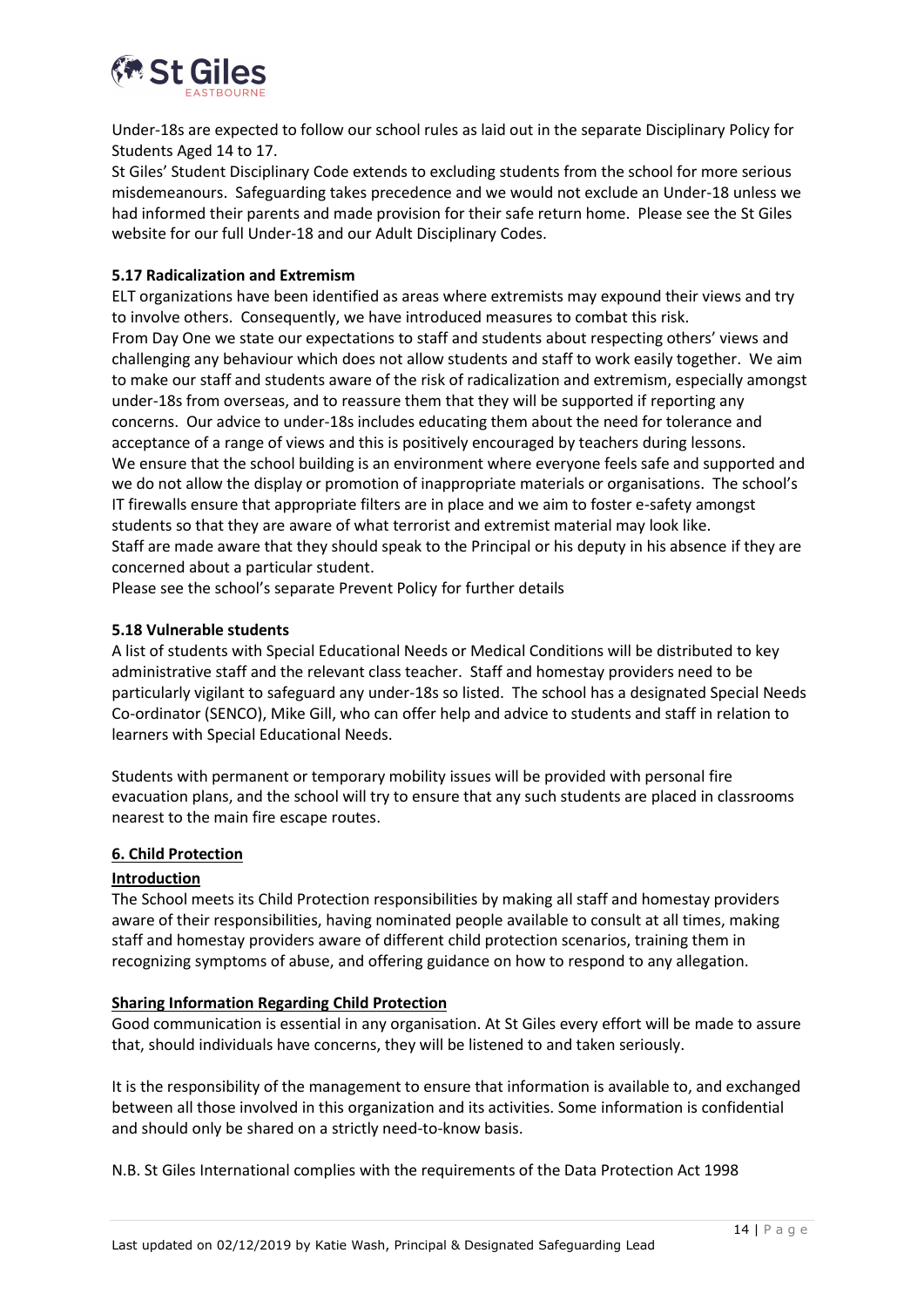

#### <span id="page-14-0"></span>**Designated Safeguarding Staff**

The School has the following nominated staff with designated roles with regard to Safeguarding and Child Protection:

| David Hannon | Designated Safeguarding Person               | 01323 729167 |
|--------------|----------------------------------------------|--------------|
| Katie Wash   | Designated Safeguarding Lead                 | 01323 729167 |
| David Hannon | Director of Studies and cover for Katie Wash | 01323 729167 |

At least one of the above mentioned staff members will be available 24/7.

#### **6.1. Children and young people**

St Giles will act to ensure that young students have information about how, and with whom, they can share their concerns, complaints and anxieties. When sharing information, St Giles' personnel will be sensitive to the level of understanding and maturity, as well as to the level of responsibility, of the people with whom they are sharing information.

#### <span id="page-14-1"></span>**6.2. Parents**

Parents / persons with parental responsibility are ultimately responsible for their children's welfare at all times, and they should be assured that their children are involved with a credible organisation. We achieve this by having a full copy of this Child Safeguarding and Protection Policy available for anyone to view.

#### <span id="page-14-2"></span>**6.3. Staff**

As an organisation which works with children and young people, it is imperative that each member of the St Giles staff is aware of their responsibilities under the Child Protection legislation and has a working knowledge of St Giles procedures.

Each member of staff will receive training at induction. This training will include being given a copy of the school's Safeguarding & Child Protection Policy and completing a training module on child protection equivalent to a level one course. There will also be regular ongoing training sessions for all staff members.

#### <span id="page-14-3"></span>**6.4. Other Bodies**

A copy of our Safeguarding & Child Protection Policy will be made available to any other appropriate body.

## <span id="page-14-4"></span>**7. What is Child Abuse?**

Child Abuse is a term to describe a range of ways in which people harm children. Often the person is known and trusted by the child. All children without exception have the right to protection from abuse regardless of gender, ethnicity, disability, sexuality or beliefs.

Child abuse is defined as neglect, physical injury, sexual abuse or emotional abuse inflicted or knowingly not prevented, which causes significant harm or death. (NSPCC 1999)

#### <span id="page-14-5"></span>**7.1. Awareness of actual or likely abuse**

Cases of abuse become apparent in a number of ways:

- A child may tell someone they are being abused.
- Someone may disclose that a child has told them, or they believe a child is or has been abused.
- A child may show signs of physical injury with no satisfactory explanation for its cause.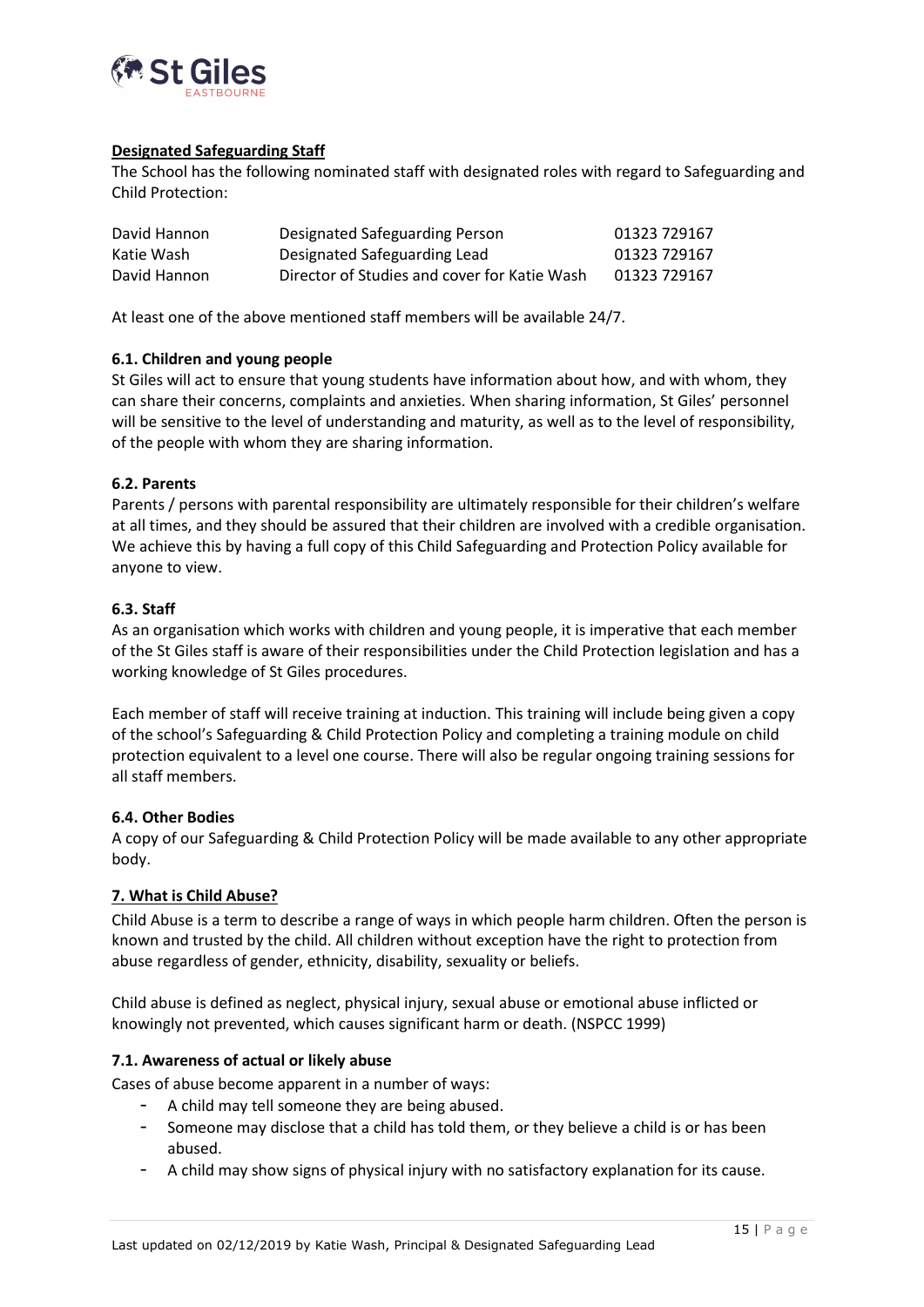

- A child's behaviour may indicate that it is likely he / she is being abused.
- A member of staff's behaviour or way he / she relates to a child causes concern.

#### <span id="page-15-0"></span>**7.2. Signs of neglect or abuse**

Eating disorders, being withdrawn, aggression, being disruptive, absence, self-harm, change of conduct, homesickness, not wanting to return home, being inattentive, lack of hygiene, clinging to staff etc. are just some of the possible signs.

#### <span id="page-15-1"></span>**8. Procedure for Reporting Allegations or Suspicions of Abuse**

#### <span id="page-15-2"></span>**8.1. Responsibility of staff to report**

It is not only the duty of St Giles staff but a legal requirement to disclose cases of abuse or allegations of abuse to the Designated Safeguarding Person(s) without delay. It is **NOT** for staff to decide whether or not a suspicion or allegation is true. All suspicions or allegations of abuse must be taken seriously.

**If a member of staff has suspicions, they should contact the Designated Safeguarding Person in confidence. If a child or young person starts to talk to the staff member directly, they should allow that person to disclose and should allow them to continue talking following the guidelines below. They should then see the Designated Safeguarding Person or Principal in confidence.**

#### <span id="page-15-3"></span>**8.2. What to do if abuse is suspected or disclosed**

- Never guarantee absolute confidentiality, as Child Protection will always have precedence over any other issue.
- Endeavour to meet the child in a semi-public or visible space if possible
- Listen to the child, rather than question him / her directly.
- Offer him / her reassurance without making promises, and take what the child says seriously.
- Allow the child to speak without interruption.
- Accept what is said  $-$  it is not your role to investigate or question.
- Do not overreact.
- Alleviate feelings of guilt and isolation, while passing no judgment.
- Advise that you will try to offer support, but that you must pass the information on.
- Explain what you have to do and who you have to tell.
- Record the discussion accurately, as soon as possible after the event,
- Use the child's words or explanations do not translate into your own words, in case you have misconstrued what the child was trying to say.

#### <span id="page-15-4"></span>**8.3. Record keeping**

All records, information and confidential notes should be kept by the Designated Safeguarding Person in separate files in a locked room or in secure electronic files. Only the Principal and Director of Studies or another nominated senior manager and the Designated Safeguarding Person will have access to these files.

#### <span id="page-15-5"></span>**8.4. The Records**

In any case where an allegation is made, or someone in St Giles has concerns, a record should be made. *Details must include, as far as practical:*

- Name of child or young person
- Age
- Home address (if known)
- Date of birth (if known)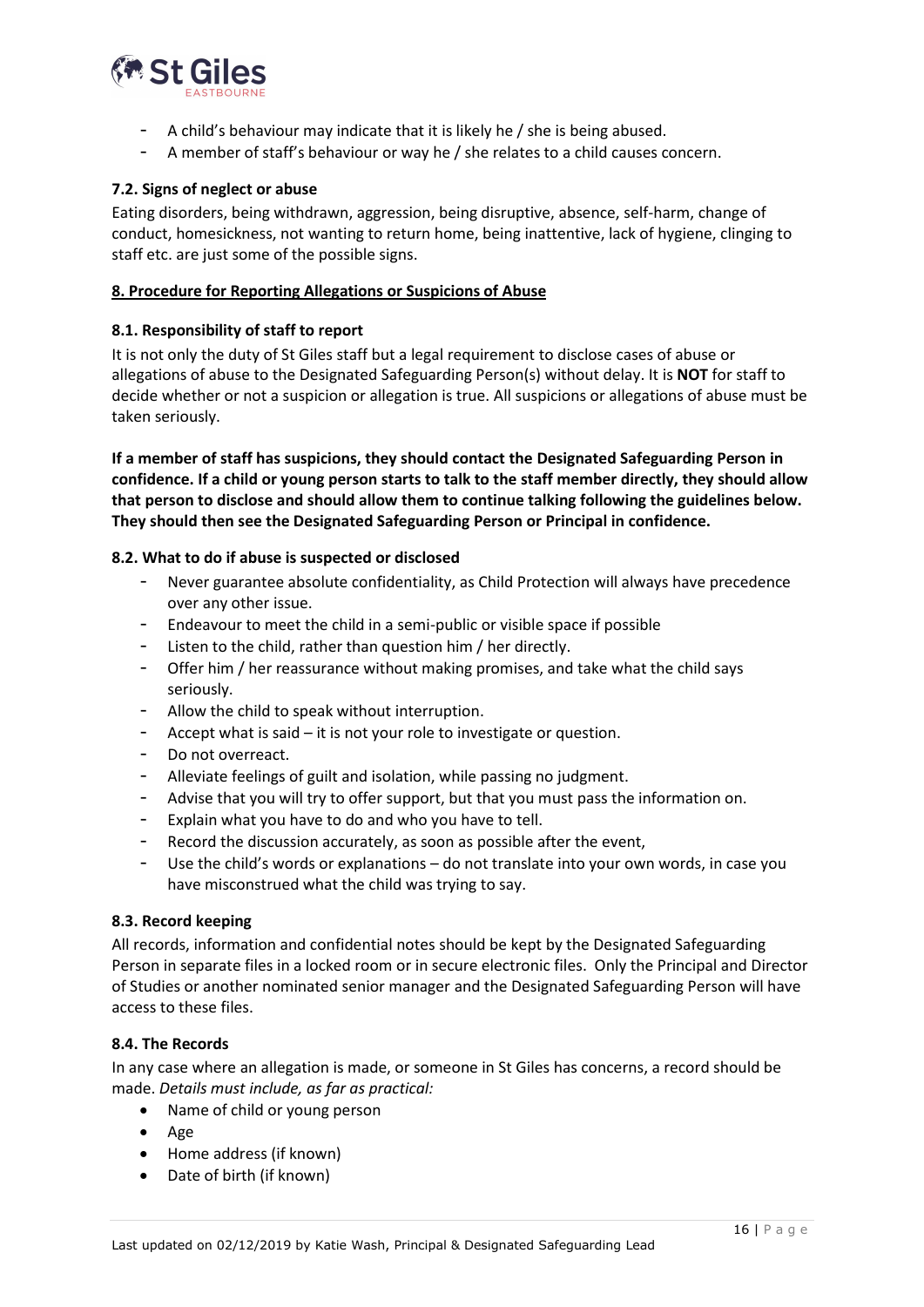

- Name/s and Address of parent/s or person/s with parental responsibility
- Telephone numbers if available
- Is the person making the report expressing their own concerns, or passing on those of somebody else? If so, record details
- What has prompted the concerns?
- Include dates and times of any specific incidents
- Has the child or young person been spoken to?
- If so, what was said?
- Has any individual been identified in the allegation?
- If so, record details
- Who has this been passed on to, in order that appropriate action is taken? E.g. school Principal, Accommodation & Welfare officer, Director of Studies, local social services, police etc.
- Has anyone else been consulted?
- If so, record details
- ACTION TAKEN: this must be recorded.

#### **Designated Child Protection Persons**

For reasons of confidentiality the only people who need to know this information are the following designated Child Protection Persons: The Principal, Director of Studies, Accommodation and Welfare Officer, and any other staff members with specific responsibility for under-18s. These will report to the Principal in his capacity as Designated Safeguarding Lead or in his absence to the Director of Studies.

#### <span id="page-16-0"></span>**9. Further Action**

#### **What happens when an allegation is made against an adult**

Once a statement has been collected from a student further questioning should be avoided apart from important clarification of factual detail.

A senior management representative (usually the Principal) and the Designated Safeguarding Person will meet at the earliest possible opportunity to consider an appropriate course of action in response to the information revealed by the student and consider any other relevant information.

We will ensure that the child is safe, supported and reassured. If/when it is safe and appropriate, we will try to return the child to their normal routine.

If the allegation refers to the Principal, the DSP should contact the Managing Director, Mark Lindsay on 07941 326087.

The Principal will decide if it is appropriate to involve other members of the school staff, e.g. the Director of Studies, the Accommodation & Welfare officer at this stage, and also whether to inform the student's agent and parents. The Principal will contact the LSCB. No decisions will be made on further action without referring to the LSCB. There may be no need to take any further action in which case this decision should be recorded in writing.

The Managing Director should also be briefed of developments and further action may include the immediate removal of any imminent threat of danger, seeking advice from the Local Authority Designated Officer, contacting the police, or making a referral to the Disclosure and Barring Service (DBS) depending on the severity of the allegation.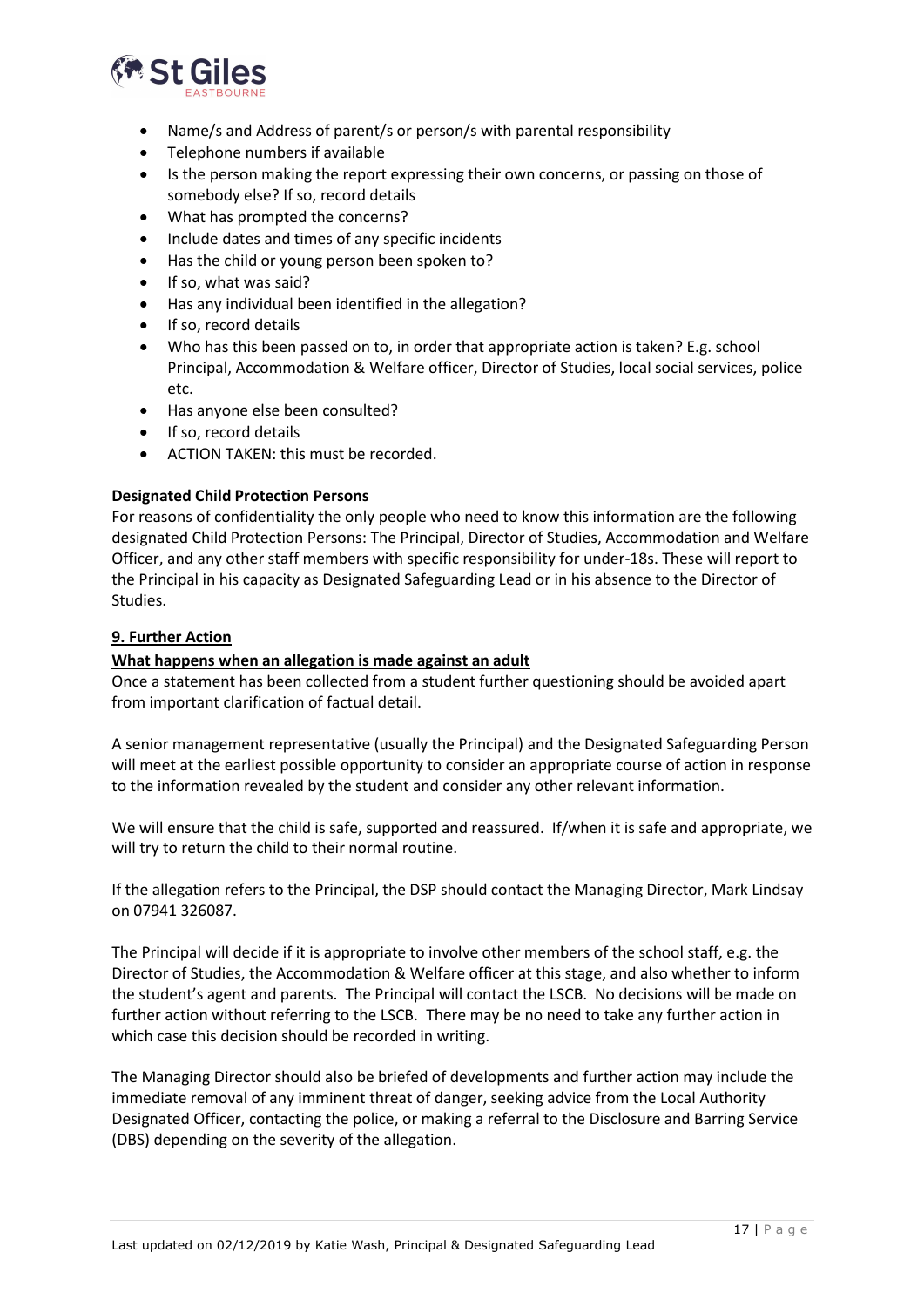

The LSCB's role is to provide advice and guidance to schools dealing with allegations and, if necessary, to liaise with the police and other agencies and to monitor the progress of cases to ensure they are dealt with quickly and consistently.

St Giles has a duty of care to its employees and will provide adequate support for anyone facing an allegation and provide them with a named contact if they are suspended.

There will be an initial discussion between the DSL (The Principal) and the Local Safeguarding Children Board (LSCB), at which some actions will be agreed:

- Immediate action to protect the child
- When and what parents should be told
- What should be said to the adult facing the allegation
- Whether the adult facing the allegation should be suspended

Suspension is not an automatic response and should only be considered where children are at risk of serious harm or the concern is so serious that it would result in immediate dismissal. If the person is suspended, the reason must be communicated to them within one day.

The school must maintain confidentiality regarding the accused. Until any investigation, either internal or external, has been completed, the identity of the accused must not be released.

If the allegation is unsubstantiated, unfounded or malicious, St Giles will support the member of staff on their return to work, especially if they have been suspended.

#### <span id="page-17-0"></span>**What happens when an allegation is made against a child?**

It may happen that the person being accused of abusing a child is also a child. In such circumstances the school has a duty of care to both children involved. The procedure is the same as for dealing with an allegation of abuse made against an adult but the school will take particular care to offer support and confidentiality to the alleged perpetrator. The Principal will contact the LSCB immediately. No decisions will be made on further action without referring to the LSCB.

#### **What happens when an allegation is made against a St Giles student?**

It may happen that the person being accused of abusing a child is a student at St Giles, either an adult or a child themselves. In such circumstances the school has a duty of care to both parties involved. The procedure is the same as for dealing with an allegation of abuse made against an adult but the school will take particular care to offer support and confidentiality to the alleged perpetrator. The school will ensure that the alleged victim is kept safe and the alleged perpetrator may be excluded from the school or asked to change class or homestay in order to avoid further contact with the alleged victim. The Principal will contact the LSCB immediately. No decisions will be made on further action without referring to the LSCB.

#### **9.1 Contacting the Local Authority**

The Principal will contact the Local Authority if an allegation of child abuse is brought against an adult or child at St Giles Eastbourne. Anyone who is concerned about the well-being of a child can also contact any of the agencies listed below.

The East Sussex Safeguarding Children's Board can be reached on: 01273 481544 or [lscbcontact@eastsussex.gov.uk](mailto:lscbcontact@eastsussex.gov.uk)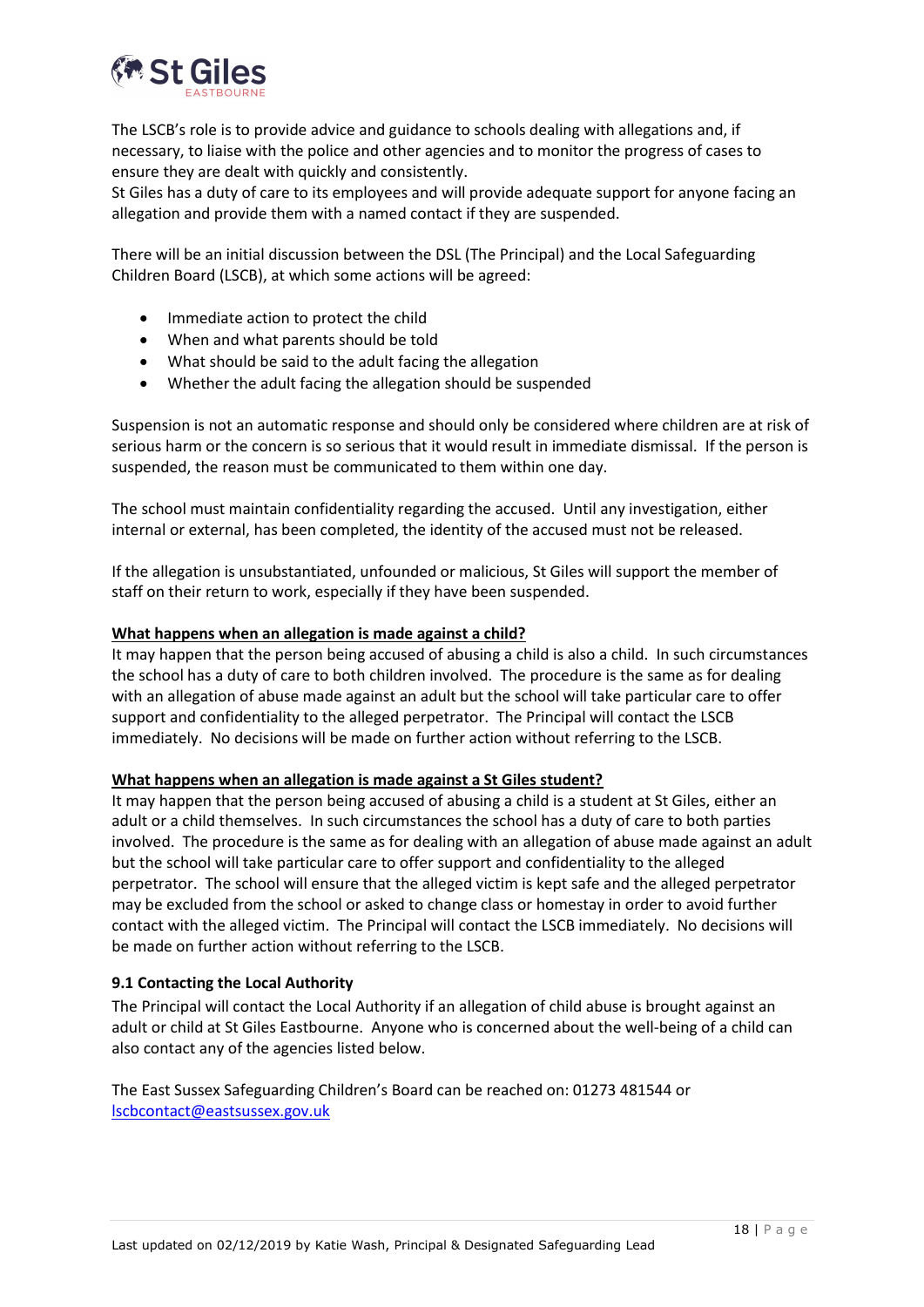

The Local Authority Designated Officer (LADO) at East Sussex Safeguarding Children Board can be reached at Paul Startup, telephone 01323 466606 or 07825 782793, email [paul.startup@eastsussex.gov.uk](mailto:paul.startup@eastsussex.gov.uk)

#### <span id="page-18-0"></span>**9.2 Referrals to the Disclosure and Barring Service**

A referral must be made to the DBS when the school: withdraws permission for an individual to engage in *work with under-18s* or would have done so had that individual not resigned, retired, been made redundant or been transferred to a position which does not involve contact with under-18s, because they think that the individual has:

- engaged in *relevant conduct*; i.e. action or inaction that has caused: neglect, emotional/psychological, sexual, or physical harm
- satisfied the *Harm Test*; to harm or cause harm, put a child at risk, attempt to harm or incite others to harm
- received a caution or conviction for a *relevant offence*

If these conditions have been met the information must be referred to the DBS. The referral should be made to the DBS when the provider has gathered sufficient evidence as part of their investigations to support their reasons for withdrawing permission to engage in *work with under-18s* and in following good practice, consulted with their Local Authority Designated Officer (LADO).

#### **9.3 Raised awareness of associated areas of child protection**

St Giles Eastbourne wants all staff and homestay providers to be aware of associated areas of child protection. Child Sexual Exploitation, Female Genital Mutilation and Radicalization are all issues that have been in the news recently and everyone working for or with the School should be aware of these potential threats to child safety.

#### **10 Annual safeguarding Audit and Report**

St Giles Eastbourne conducts an annual audit of its Safeguarding and Child Protection provision and produces an annual report covering training, incidents, and future initiatives. The audit is kept in the Principal's office and can be submitted to the Local Authority if requested.

#### <span id="page-18-1"></span>**Additional Resources**

1. "Keeping Children Safe in Education" is statutory guidance published in April 2014 and updated in October 2014. It is available here:

<http://www.gov.uk/government/publications/keeping-children-safe-in-education>

# 2. Free online Child Protection training from Barnardos [http://www.barnardos.ie/what-we-do/training/elearning/elearning-course-introduction-to-child](http://www.barnardos.ie/what-we-do/training/elearning/elearning-course-introduction-to-child-protection.html)[protection.html](http://www.barnardos.ie/what-we-do/training/elearning/elearning-course-introduction-to-child-protection.html)

3. East Sussex Safeguarding Children Board Tel: 01273 481544 E-mail**:** [lscbcontact@eastsussex.gov.uk](mailto:lscbcontact@eastsussex.gov.uk)

4. The Safe Network provides safeguarding information related to activities outside the home. <http://www.safenetwork.org.uk/Pages/default.aspx>

5. Further information about child abuse [www.nspcc.org.uk/preventing](http://www.nspcc.org.uk/preventing)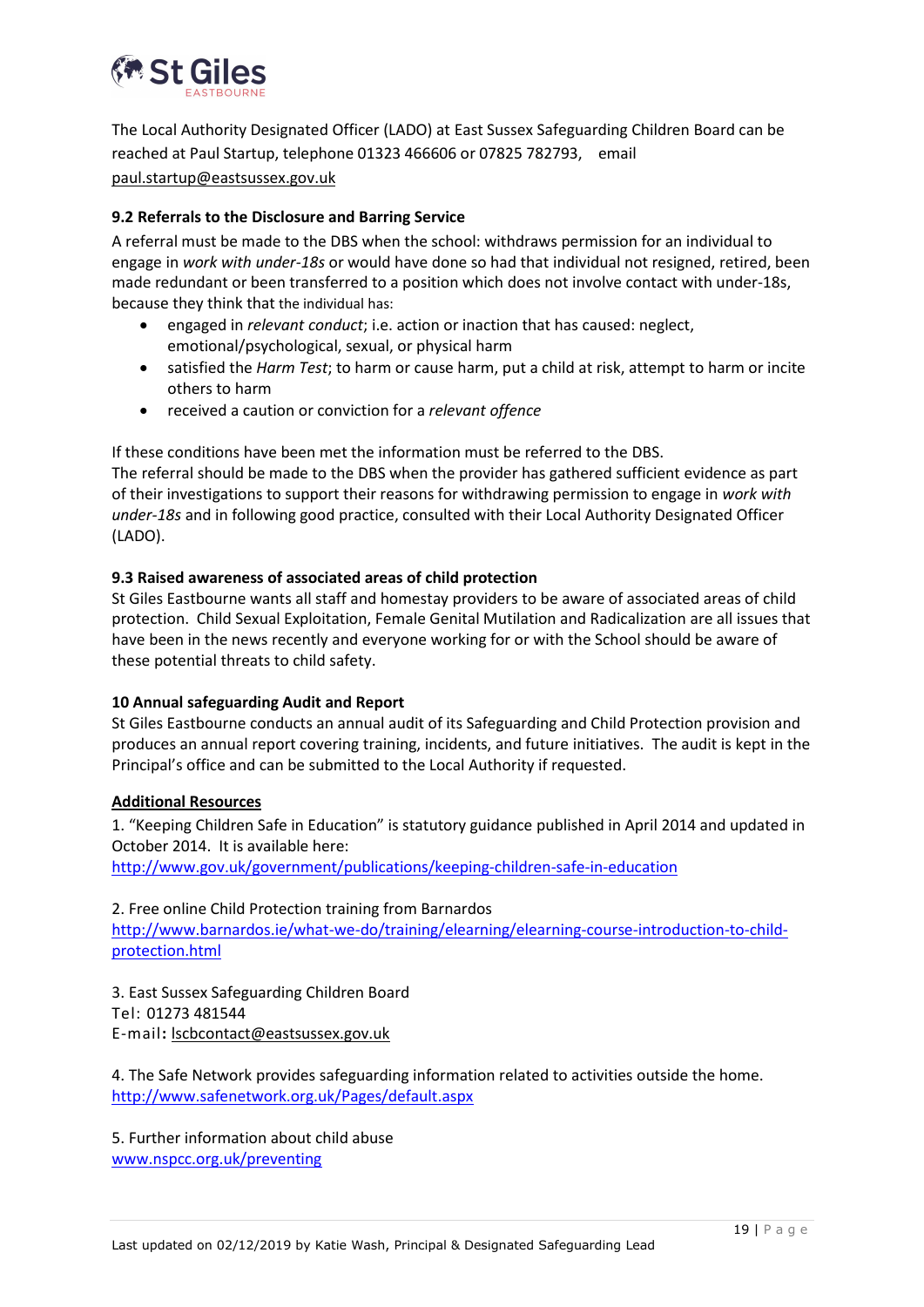

#### 6. British Council guidance on under-18s

<http://www.britishcouncil.org/education/accreditation/information-centres/care-children>

#### 7. UK Safer Internet Centre

This site contains advice on how to use the internet and new technologies safely and responsibly. [www.saferinternet.org.uk](http://www.saferinternet.org.uk/)

8. NSPCC advice relating to Child Sexual Exploitation [http://www.nspcc.org.uk/preventing-abuse/child-abuse-and-neglect/child-sexual](http://www.nspcc.org.uk/preventing-abuse/child-abuse-and-neglect/child-sexual-exploitation/what-is-child-sexual-exploitation/)[exploitation/what-is-child-sexual-exploitation/](http://www.nspcc.org.uk/preventing-abuse/child-abuse-and-neglect/child-sexual-exploitation/what-is-child-sexual-exploitation/)

#### 9. Childline provides advice and help on a wide range of issues Tel. 0800 1111 [www.childline.org.uk](file://///S8KEBFS003/Personal$/john.sutherland/My%20Videos/My%20Documents%20recovered%20Nov%202005/Under-18s/Child%20Protection%20&%20Safeguarding/Child%20protection%20Policy/www.childline.org.uk)

10. NSPCC advice relating to Female Genital Mutilation (FGM) <http://www.nspcc.org.uk/preventing-abuse/child-abuse-and-neglect/female-genital-mutilation-fgm/>

11. A link to Sussex Police Prevent booklet <http://www.safeineastsussex.org.uk/content/files/file/PREVENT-booklet.pdf>

A link to Brighton & Hove City Council's Prevent Strategy to counter extremism and radicalization in schools:

[http://www.google.co.uk/url?sa=t&rct=j&q=&esrc=s&source=web&cd=11&ved=0CCAQFjAAOAo&ur](http://www.google.co.uk/url?sa=t&rct=j&q=&esrc=s&source=web&cd=11&ved=0CCAQFjAAOAo&url=http%3A%2F%2Fwww.school-portal.co.uk%2FGroupDownloadFile.asp%3FGroupId%3D1244394%26ResourceId%3D4997080&ei=yCIHVb3_PMne7AbxroCIAg&usg=AFQjCNGfvIB9n8BgLH_XVA7M2gt4HtgClg&bvm=bv.88198703,d.ZGU) [l=http%3A%2F%2Fwww.school-](http://www.google.co.uk/url?sa=t&rct=j&q=&esrc=s&source=web&cd=11&ved=0CCAQFjAAOAo&url=http%3A%2F%2Fwww.school-portal.co.uk%2FGroupDownloadFile.asp%3FGroupId%3D1244394%26ResourceId%3D4997080&ei=yCIHVb3_PMne7AbxroCIAg&usg=AFQjCNGfvIB9n8BgLH_XVA7M2gt4HtgClg&bvm=bv.88198703,d.ZGU)

[portal.co.uk%2FGroupDownloadFile.asp%3FGroupId%3D1244394%26ResourceId%3D4997080&ei=y](http://www.google.co.uk/url?sa=t&rct=j&q=&esrc=s&source=web&cd=11&ved=0CCAQFjAAOAo&url=http%3A%2F%2Fwww.school-portal.co.uk%2FGroupDownloadFile.asp%3FGroupId%3D1244394%26ResourceId%3D4997080&ei=yCIHVb3_PMne7AbxroCIAg&usg=AFQjCNGfvIB9n8BgLH_XVA7M2gt4HtgClg&bvm=bv.88198703,d.ZGU) [CIHVb3\\_PMne7AbxroCIAg&usg=AFQjCNGfvIB9n8BgLH\\_XVA7M2gt4HtgClg&bvm=bv.88198703,d.ZG](http://www.google.co.uk/url?sa=t&rct=j&q=&esrc=s&source=web&cd=11&ved=0CCAQFjAAOAo&url=http%3A%2F%2Fwww.school-portal.co.uk%2FGroupDownloadFile.asp%3FGroupId%3D1244394%26ResourceId%3D4997080&ei=yCIHVb3_PMne7AbxroCIAg&usg=AFQjCNGfvIB9n8BgLH_XVA7M2gt4HtgClg&bvm=bv.88198703,d.ZGU) [U](http://www.google.co.uk/url?sa=t&rct=j&q=&esrc=s&source=web&cd=11&ved=0CCAQFjAAOAo&url=http%3A%2F%2Fwww.school-portal.co.uk%2FGroupDownloadFile.asp%3FGroupId%3D1244394%26ResourceId%3D4997080&ei=yCIHVb3_PMne7AbxroCIAg&usg=AFQjCNGfvIB9n8BgLH_XVA7M2gt4HtgClg&bvm=bv.88198703,d.ZGU)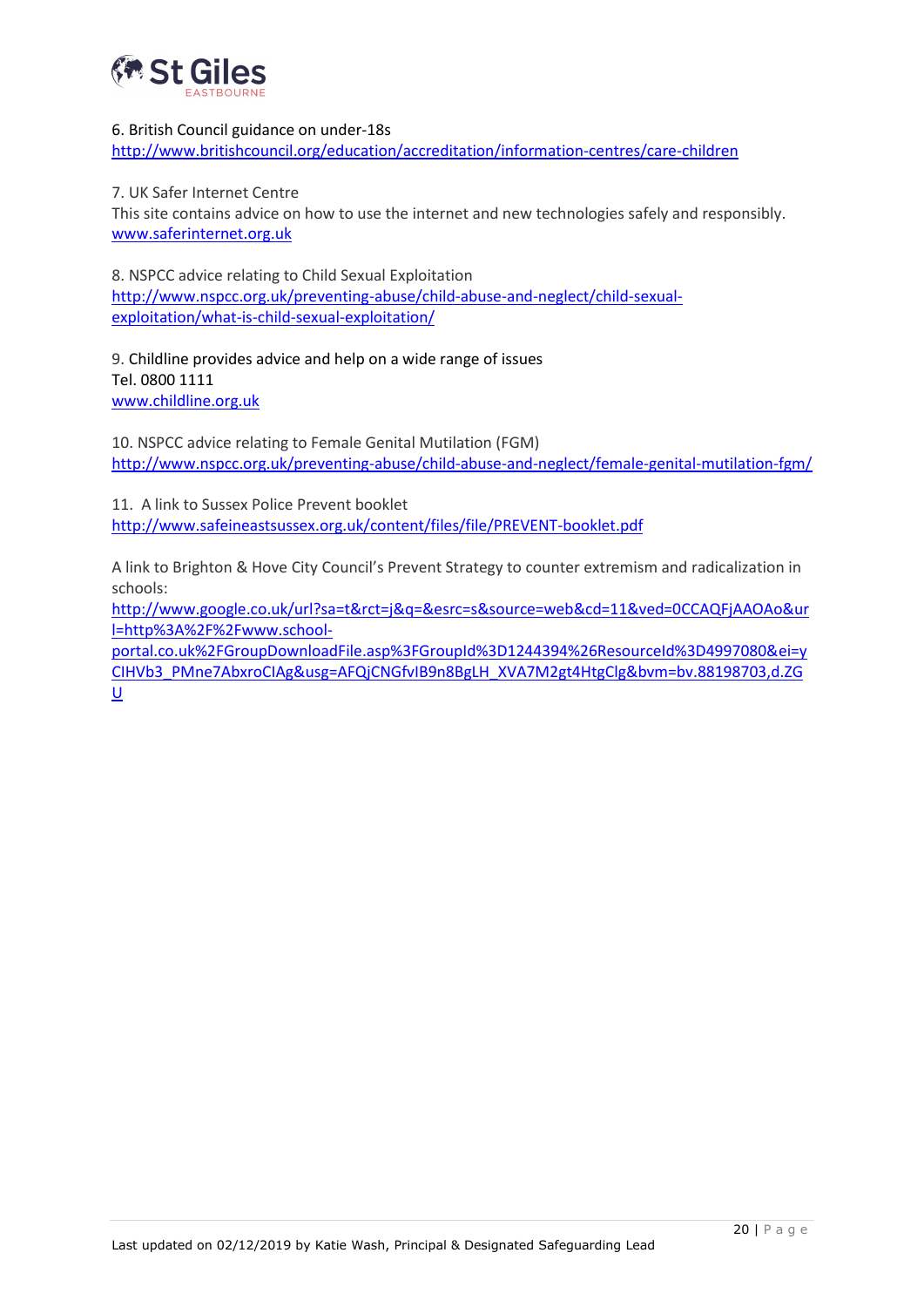

# **Appendix A: Safeguarding Incident Concern Form Concern (& Disclosure/Allegation) Form**

Please complete and give to a Designated Safeguarding Person (Richard, David or Keely) if you have any Safeguarding concerns about an under 18 student. You must complete the boxes in bold; the other information can be filled in by the DSP later.

| <b>Date</b>                                                              |  |
|--------------------------------------------------------------------------|--|
| <b>Student first name</b>                                                |  |
| <b>Student family name</b>                                               |  |
| Gender                                                                   |  |
| Date of birth                                                            |  |
| <b>Nationality</b>                                                       |  |
| Group / individual                                                       |  |
| <b>Student ID</b>                                                        |  |
| Name of person noting concern                                            |  |
| <b>Role/Connection with St Giles</b>                                     |  |
| Date and time concern noted                                              |  |
| <b>Location</b>                                                          |  |
| Concern (Please provide as much detail<br>as possible)                   |  |
| NB: If reporting a disclosure $/$                                        |  |
| allegation made by a student, please                                     |  |
| use this space to describe verbatim (or                                  |  |
| as close as you can remember) the<br>conversation. Use the other side or |  |
| additional sheets to write more.                                         |  |
| <b>Signed</b>                                                            |  |

**Response to concern** This section to be filled in by the DSP/DSL. Do parents / group leader / agent / homestay /others need to be informed?

| Response | By whom | When |
|----------|---------|------|
|          |         |      |
|          |         |      |
|          |         |      |
|          |         |      |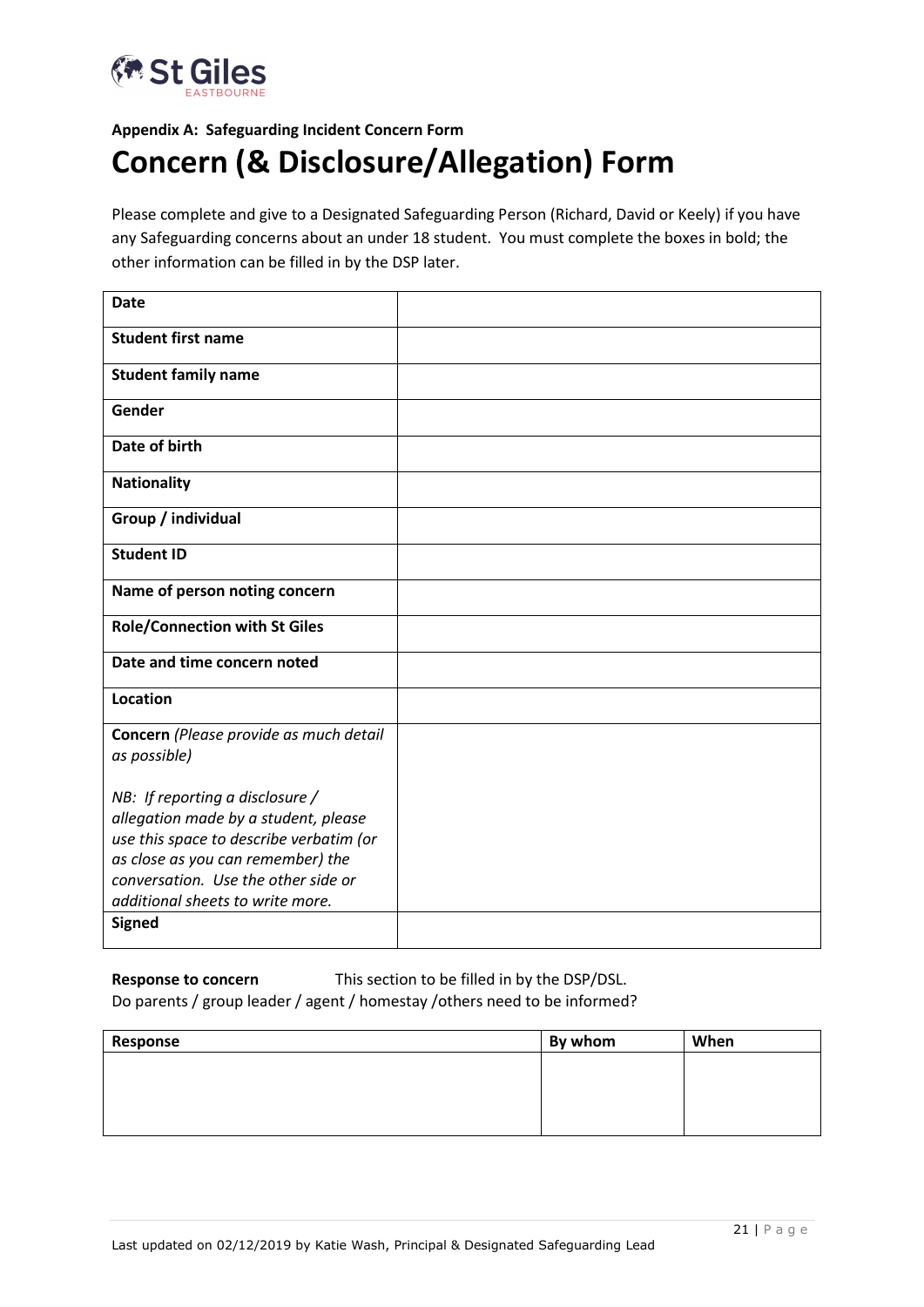

# **Appendix B: Safeguarding Incident Referral Form**

# Referral Form

(Information to be sent to Eastbourne LSCB)

| <b>Date &amp; Time</b> (form submitted) |                                   |
|-----------------------------------------|-----------------------------------|
| Name of School                          | St Giles International Eastbourne |
|                                         | 13 Silverdale Road, BN20 7AJ      |
| Referrer's name & contact details       |                                   |

# **Details of Staff / Other Adult / Student involved**

| <b>Full name</b>              |  |
|-------------------------------|--|
| Date of birth                 |  |
| Gender                        |  |
| <b>Nationality</b>            |  |
| Any disability?               |  |
| Role / connection with school |  |
| <b>Home address</b>           |  |

# **Details of Student under 18 involved**

| <b>Full name</b>                |  |
|---------------------------------|--|
| Date of birth                   |  |
| Gender                          |  |
| <b>Nationality</b>              |  |
| Any disability?                 |  |
| <b>Address in Brighton</b>      |  |
| Parents' name & email           |  |
| Is student known to be at risk? |  |

# **Details of Alleged Incident**

| Date & time of incident                |  |
|----------------------------------------|--|
| <b>Place of incident</b>               |  |
| <b>Brief circumstances of incident</b> |  |
|                                        |  |
|                                        |  |
|                                        |  |
| <b>Names of potential witnesses</b>    |  |
| Any other information?                 |  |

# **Nature of Allegation**

| <b>Category</b> (physical / sexual) |  |
|-------------------------------------|--|
| Was technology involved?            |  |
| If Yes, what type?                  |  |
|                                     |  |
| <b>Signed</b> (by referrer)         |  |